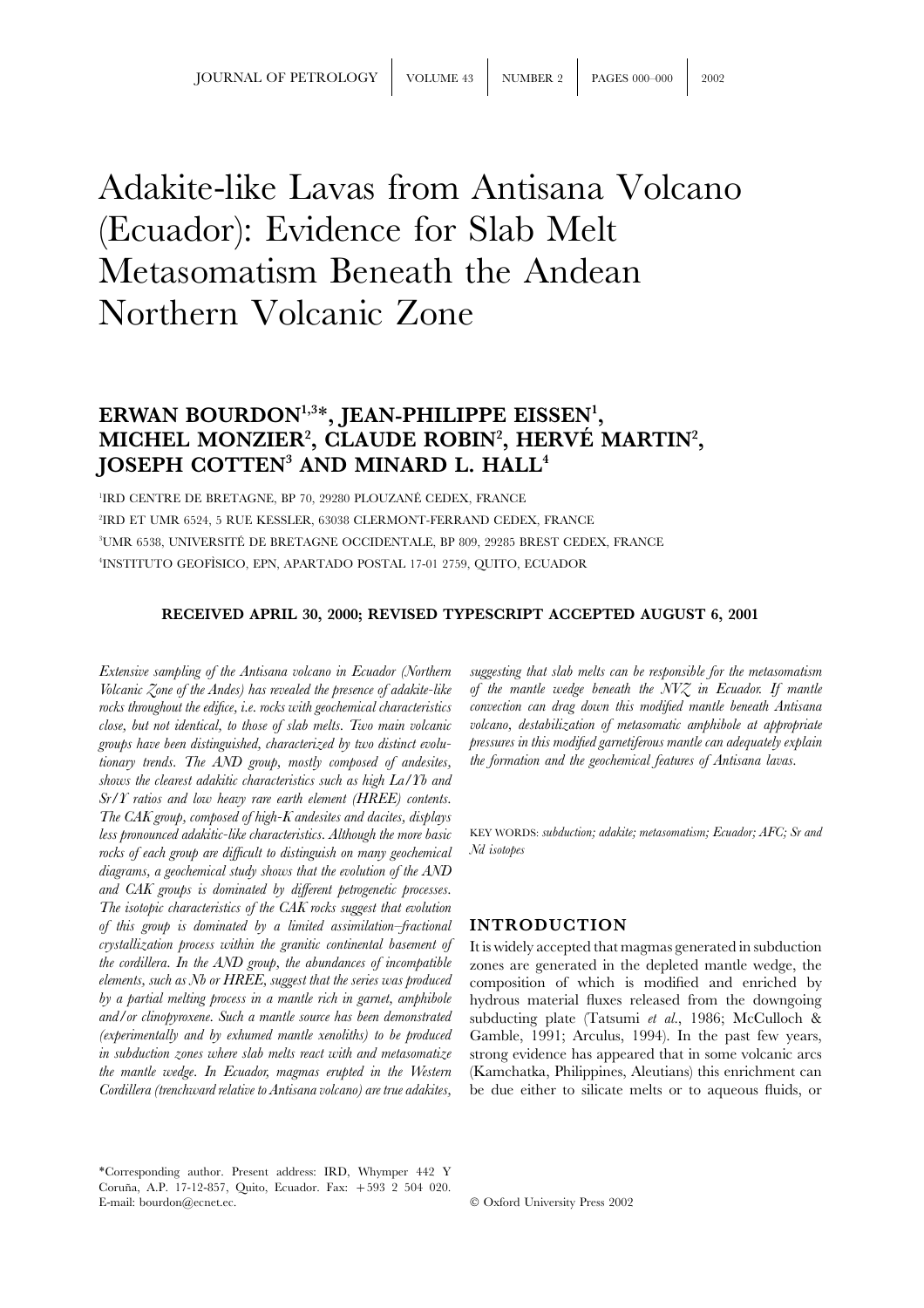both (Yogodzinski *et al.*, 1994; Kepezhinskas *et al.*, 1996; Antisana volcano is situated in the Eastern Cordillera

1974; Wyllie & Sekine, 1982), slab melting was thought of the largest Ecuadorian volcanoes. It is situated 50 km to be possible in subduction zones and offered an ex- $\kappa$  SE of Quito and much of its eruptive history rema planation for the genesis of the calc-alkaline series. Fur-<br>the unknown. It is constructed on the Cordillera Orientale<br>ther, it was experimentally shown (Tatsumi et al., 1986; Mesozoic to Quaternary volcano-sedimentary an ther, it was experimentally shown (Tatsumi *et al.*, 1986; Mesozoic to Quaternary volcano-sedimentary and meta-<br>Brenan *et al.*, 1994; Tatsumi & Kogiso, 1997) that partial morphic basement whose mean elevation ranges betwe

sample set of rocks from Antisana volcano (Ecuador). Commandy entsive recent activity.<br>These data suggest that magma genesis beneath this Two important monogenetic lava flows seem related These data suggest that magma genesis beneath this Two important monogenetic lava flows seem related<br>volcano is strongly influenced by silicate melts derived to the most recent activity of Antisana volcano; located to the most recent activity of Antisana volcano; located volcano is strongly influenced by silicate melts derived a few kilometres away to the north from the main edifice, magma source composition that would explain the ge magma source composition that would explain the geo-<br>chemical trends displayed by Antisana rocks is also dis-<br>are, respectively, 10 and 15 km long. They erupted chemical trends displayed by Antisana rocks is also disdirectly through fissures in the Cordillera Orientale base- cussed.

Subduction of the Nazca plate beaneath the South Amer-<br>
Subduction of the NVZ in which the Antisana volcano is<br>
in three distinct provinces along the Andes (Fig. 1). located is characterized by a striking lack of intermed in three distinct provinces along the Andes (Fig. 1): the Northern Volcanic Zone (NVZ) in Colombia and depth seismicity ( $>60$  km) in the subduction zone. Thus, Equador, the Central Volcanic Zone (CVZ) in Southern the exact position of the slab under Antisana volcano is Ecuador, the Central Volcanic Zone (CVZ) in Southern Peru and Northern Chile, and the Southern Volcanic poorly constrained. Gutscher *et al.* (1999) proposed that Zone (SVZ) in Southern Chile (Thorpe *et al.*, 1982). In there may be a 'flat slab' beneath this part of the NVZ Zone (SVZ) in Southern Chile (Thorpe et al., 1982). In Ecuador (Fig. 1), Plio-Quaternary volcanism is rep- sustained by the buoyancy of the subducting Carnegie resented by a great number of strato-volcanoes spanning Ridge. According to those workers, the slab may be >500 km of arc length. The width of the volcanic chain 100 km deep under Antisana volcano and only 80 km ranges from 120 km at 0°30'S to a lone volcano at its under the Cordillera Occidentale. A large uncertainity southern termination. The exact location of the slab remains, however, on the exact location of the slab

ajona *et al.*, 1996).<br>According to early magma genesis models (Ringwood, broadest (Fig. 1). With an elevation of 5758 m, it is one broadest (Fig. 1). With an elevation of  $5758$  m, it is one SE of Quito and much of its eruptive history remains

Brenan *et al.*, 1994; Tatsumi & Kogiso, 1997) that partial<br>
morphic basement whose mean elevation ranges between<br>
melting of the mantle wedge metasomatized by hydrous<br>
2000 and 4000 m. This basement is composed of old<br>
f

here we present new geochemical data for an extensive been recognized in this part of the volcano, suggesting a<br>sample set of rocks from Antisana volcano. (Ecuador) dominantly effusive recent activity.

ment and seem geochemically related to Antisana volcano. Both erupted in the eighteenth century.

**Rocks analysed as part of this study were sampled<br>
GEOTECTONIC SETTING AND EXECUTER AND EXECUTER AND EXECUTER AND EXECUTER AND EXECUTER AND EXECUTER AND EXECUTER AND EXECUTER AND EXECUTER AND** al., 1999), including the hardly accessible eastern and **MORPHOLOGICAL FEATURES** southern slopes, and should therefore be representative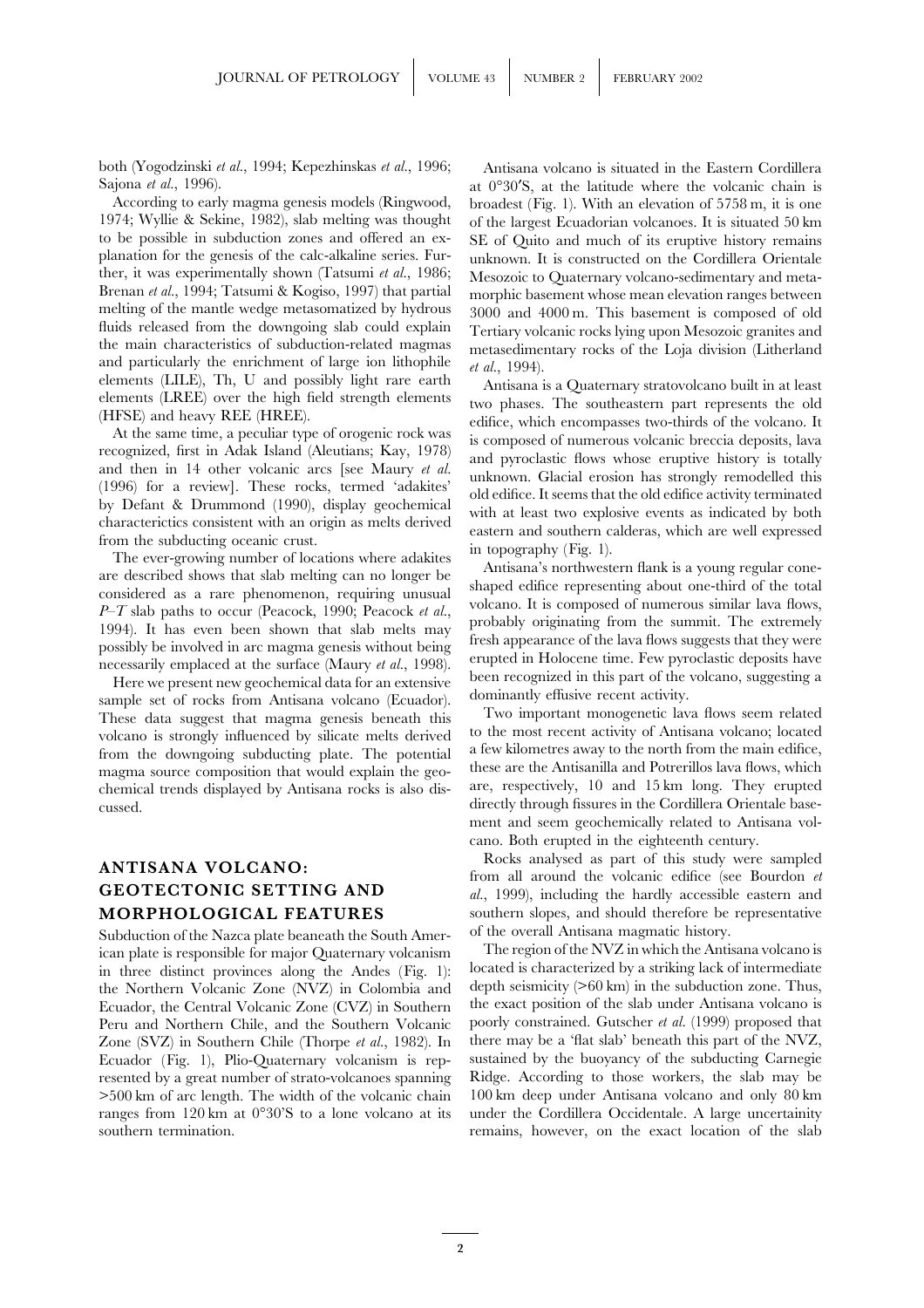

**Fig. 1.** (a) Location of the NVZ on the South American continent. CR, Carnegie Ridge. (b) Location of Antisana volcano in the NVZ of Ecuador. (c) Antisana topography seen in shaded relief illuminated from NW. X, edifice summit. White dashed lines are the limits of calderas.

absorption spectrometry (AAS)] at the Laboratoire de Sen & Dunn, 1994). Defant & Drummond (1990) pro-<br>Pétrologie de l'Université de Bretagne Occidentale (Brest, posed that adakites are the result of partial melting

Ferrand (France).<br>
The Antisana lavas range in composition from very<br>
mafic andesites to highly evolved dacites. They can be<br>
mafic and Y contents, as well as higher Sr contents, and lower HREE<br>
mafic andesites to highly

gether with two basic andesites displaying intermediate these magmas although it is a common mineral phase

beneath the central part of the Ecuadorian volcanic to high  $K_2O$  contents (1.5–2.7%). Their MgO contents segment. This group has intermediate to high  $Na<sub>2</sub>O$  contents (3.6–4.4%). The AND group mantle normalized trace element patterns display **GEOCHEMISTRY OF ANTISANA** the typical enrichments (in LILE and LREE) and de-<br>**LAVAS** these rocks do not generally display a negative anomaly Major and trace element abundances and Sr–Nd isotopic in Ti (Fig. 3). In addition, they are characterized by very data for 15 representative lavas from Antisana volcano low HREE (e.g. Yb 0·77–1·04 ppm) and Y (10·4–13 are listed in Table 1. Chemical compositions were ob-<br>ppm) contents, resulting in elevated Sr/Y (50–72) and La/ ppm) contents, resulting in elevated Sr/Y (50–72) and La/ tained by inductively coupled plasma atomic emission  $\bar{Y}b$  (21–39) ratios typical of adakites and experimentally spectrometry (ICP-AES) [except Rb, obtained by atomic simulated slab melts (e.g. Defant & Drummond, 1990; spectrometry (ICP-AES) [except Rb, obtained by atomic simulated slab melts (e.g. Defant & Drummond, 1990; absorption spectrometry (AAS)] at the Laboratoire de Sen & Dunn, 1994). Defant & Drummond (1990) pro-Pétrologie de l'Université de Bretagne Occidentale (Brest, posed that adakites are the result of partial melting<br>France). Isotopic data were obtained at the Laboratoire of subducting oceanic crust at the amphibolite–eclogi France). Isotopic data were obtained at the Laboratoire of subducting oceanic crust at the amphibolite–eclogite de Ge´ochimie Isotopique de l'Universite´ de Clermont- transition, before its dehydration. Among AND lavas,

to emphasize the existence of two different evolutionary<br>sequences, rather than two distinct petrogenetic groups,<br>as the more basic rocks from both groups share many<br>geochemical characteristics.<br>to emphasize that Antisana to acid andesites whereas typical slab melts are thought to be andesitic to dacitic in composition (Defant & **The AND group** Drummond, 1990; Rapp & Watson, 1995). Lastly, no This group is mostly composed of andesites (AND) to- amphibole phenocryst was found in the mineralogy of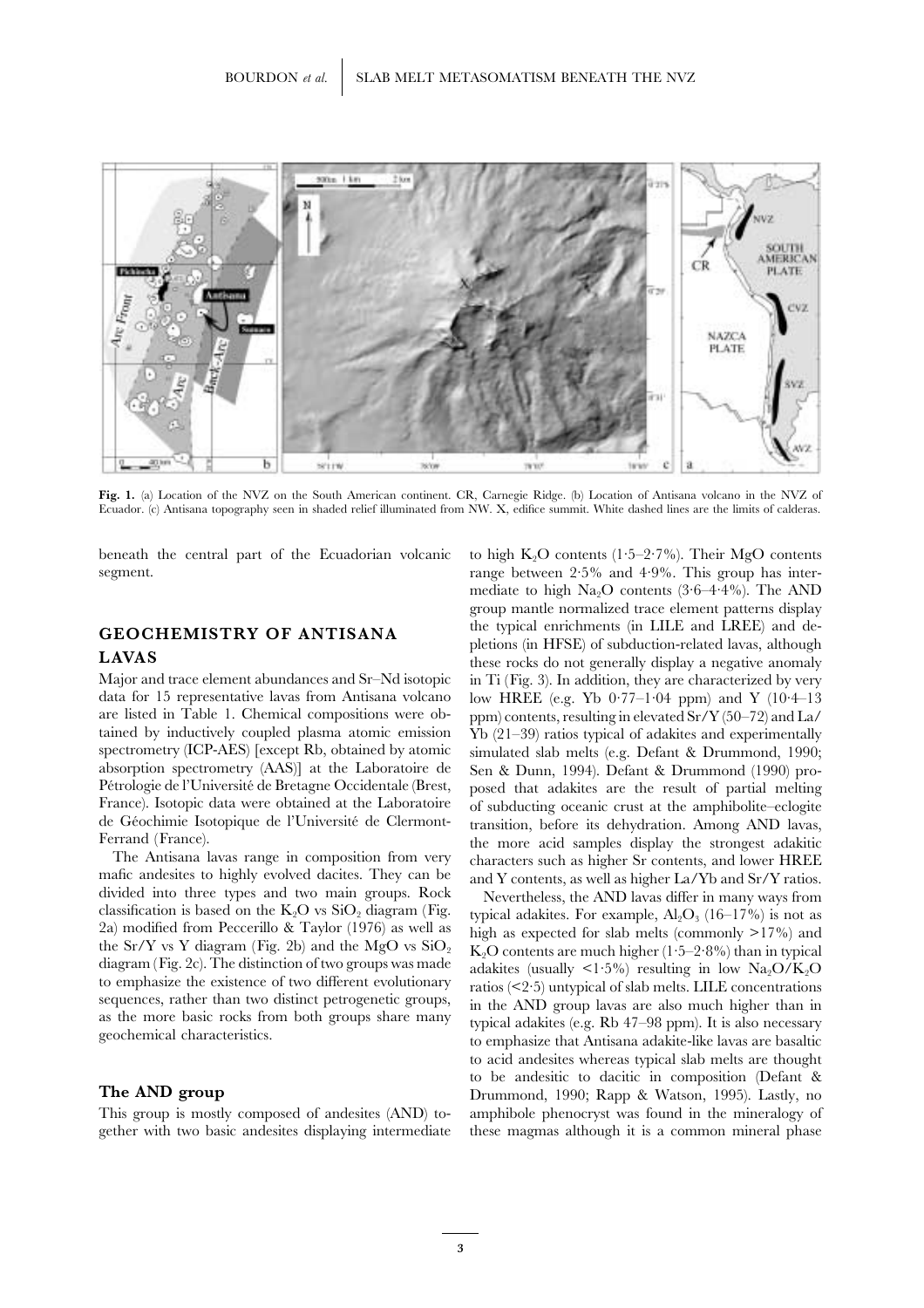| Sample:<br>Type:               | ANT <sub>8</sub><br><b>CAK</b> | <b>ANT 10</b><br>CAK | <b>ANT 14C</b><br>CAK | <b>ANT 26</b><br><b>AND</b> | <b>ANT 28</b><br>AND | <b>ANT 29C</b><br><b>CAK</b> | <b>ANT 32</b><br>CAK | <b>ANT 36</b><br>CAK | <b>ANT 37</b><br><b>AND</b> | <b>ANT 46</b><br>CAK | <b>ANT 47</b><br>CAK | <b>ANT 54</b><br><b>HAA</b> | <b>ANT 60</b><br><b>HAA</b> | <b>ANT 61</b><br><b>AND</b> | <b>ANT 62</b><br>AND |
|--------------------------------|--------------------------------|----------------------|-----------------------|-----------------------------|----------------------|------------------------------|----------------------|----------------------|-----------------------------|----------------------|----------------------|-----------------------------|-----------------------------|-----------------------------|----------------------|
| SiO <sub>2</sub>               | 61.7                           | 64.6                 | 65                    | 63                          | 62.60                | 66-50                        | 67.00                | 59.00                | 59.00                       | 58.00                | 55.90                | 53.20                       | 57.90                       | 62.30                       | 62.95                |
| TiO <sub>2</sub>               | 0.78                           | 0.67                 | 0.64                  | 0.69                        | 0.70                 | 0.63                         | 0.61                 | 0.92                 | 0.94                        | 0.91                 | 0.95                 | 1.16                        | $1-08$                      | 0.68                        | 0.74                 |
| Al <sub>2</sub> O <sub>3</sub> | 16                             | 15.32                | 15.22                 | $16-05$                     | 16.05                | 14.90                        | 15.25                | 16.35                | $16-25$                     | 16.95                | 17.05                | 18.12                       | 17.90                       | $16-20$                     | 16.15                |
| Fe <sub>2</sub> O <sub>3</sub> | 5.85                           | 4.94                 | 4.69                  | $5-50$                      | 5.67                 | 4.27                         | 4.18                 | 7.20                 | 6.75                        | 7.40                 | 7.91                 | 8.55                        | 7.40                        | 5.42                        | 5.46                 |
| MnO                            | 0.09                           | 0.07                 | 0.07                  | 0.08                        | 0.08                 | 0.06                         | 0.06                 | 0.10                 | 0.09                        | 0.09                 | 0.10                 | 0.12                        | 0.11                        | 0.08                        | 0.08                 |
| MgO                            | 3.02                           | 2.46                 | 2.23                  | 2.83                        | 2.84                 | 1.28                         | 1.30                 | 4.01                 | $3-30$                      | 3.73                 | $4 - 88$             | 3.62                        | 2.45                        | 2.89                        | 2.52                 |
| CaO                            | 5.47                           | 4.3                  | 3.95                  | $5-08$                      | 4.80                 | 3.14                         | 3.25                 | 6.14                 | 5.94                        | $6 - 27$             | $6 - 33$             | 7.20                        | $5-81$                      | 5.14                        | 4.97                 |
| Na <sub>2</sub> O              | 4.31                           | 4                    | 3.98                  | $4-07$                      | 3.70                 | 3.88                         | 4.00                 | 3.94                 | 4.21                        | 4.05                 | 3.94                 | 3.91                        | 4.42                        | 4.09                        | 4.25                 |
| $K_2O$                         | 2.33                           | 3.26                 | 3.45                  | 2.82                        | 2.63                 | 3.75                         | 3.90                 | 2.20                 | 2.21                        | 1.71                 | 1.58                 | 1.43                        | 2.39                        | 2.37                        | 2.42                 |
| $P_2O_5$                       | 0.24                           | 0.21                 | 0.18                  | 0.20                        | 0.21                 | 0.20                         | 0.19                 | 0.28                 | 0.30                        | 0.26                 | 0.27                 | 0.33                        | 0.34                        | 0.22                        | 0.24                 |
| LOI                            | $-0.12$                        | 0.06                 | $-0.08$               | $-0.04$                     | 0.61                 | $1-12$                       | 0.32                 | $-0.13$              | 0.28                        | 0.37                 | 0.58                 | 1.91                        | $-0.07$                     | $-0.02$                     | $-0.09$              |
| Total                          | 99.67                          | 99.89                | 99.33                 | 100-28                      | 99.89                | 99.73                        | 100.06               | 100.01               | 99.27                       | 99.74                | 99.49                | 99.55                       | 99.73                       | 99.37                       | 99.69                |
| Rb                             | 62.5                           | 128                  | 139                   | 98                          | 96                   | 165                          | 170                  | 71                   | 67                          | 43.5                 | 36                   | $26-5$                      | 66                          | 77.5                        | 62                   |
| Sr                             | 776                            | 655                  | 535                   | 638                         | 597                  | 436                          | 455                  | 714                  | 790                         | 716                  | 749                  | 870                         | 735                         | 722                         | 732                  |
| Ba                             | 846                            | 940                  | 925                   | 1060                        | 1110                 | 1060                         | 1130                 | 825                  | 920                         | 728                  | 708                  | 694                         | 960                         | 1065                        | 1130                 |
| Sc                             | $11-3$                         | 9.6                  | 9.1                   | 9.8                         | 10                   | 5.9                          | 6                    | 12.9                 | $10-7$                      | 13                   | $14-5$               | 13.8                        | 13                          | 11                          | 9.8                  |
| V                              | 138                            | 110                  | 105                   | 122                         | 130                  | 87                           | 79                   | 166                  | 158                         | 167                  | 180                  | 205                         | 169                         | 129                         | 123                  |
| Cr                             | 56                             | 48                   | 47                    | 73                          | 79                   | 15                           | 17                   | 108                  | 90                          | 94.0                 | 174                  | 13.5                        | 4                           | 99                          | 32                   |
| Co                             | 17.5                           | 14                   | 12                    | 16                          | 17                   | 9                            | 10                   | 23                   | 22                          | 24.5                 | 30                   | 26                          | 18                          | 17                          | 16                   |
| Ni                             | 25                             | 27.5                 | 23                    | 30                          | 36                   | 9                            | 11                   | 49                   | 40                          | 43                   | 80                   | 16                          | 8.5                         | 34                          | 21                   |
| Υ                              | $11-7$                         | $15-6$               | 15.1                  | $10-4$                      | $10-8$               | 17.3                         | 17.7                 | $15-1$               | 12.7                        | 12.5                 | 13                   | $16-5$                      | 19.3                        | $11-1$                      | $10-6$               |
| Zr                             | 111                            | 147                  | 147                   | 158                         | 156                  | 252                          | 262                  | 164                  | 171                         | 133                  | 133                  | 140                         | 189                         | 138                         | 125                  |
| Nb                             | 8.7                            | 11                   | 11.6                  | 7.7                         | 8                    | 13.4                         | 13.2                 | 9.3                  | 9.7                         | $6 - 6$              | 7.35                 | 9.4                         | 10                          | $6-6$                       | 8.1                  |
| La                             | 26                             | 35                   | 35                    | 30                          | 27.5                 | 40                           | 40                   | 29                   | 29                          | 23                   | 22.5                 | 24.5                        | 29.5                        | 30                          | 29.5                 |
| Ce                             | 48                             | 64                   | 64                    | 53.5                        | 51                   | 76                           | 76                   | 57                   | 58                          | 45                   | 44                   | 49                          | 57                          | 53                          | 55                   |
| Nd                             | 24                             | 29.5                 | 29                    | 24.5                        | 23.5                 | 34                           | 32.5                 | 28                   | 29                          | 24.5                 | 24                   | $26-5$                      | 30                          | 25                          | 25                   |
| Sm                             | 4.3                            | 4.9                  | 4.9                   | 4.3                         | 4.2                  | 5.8                          | 5.9                  | 5.35                 | 5.3                         | 4.7                  | 4.7                  | 5.3                         | 5.7                         | 4.4                         | 4.2                  |
| Eu                             | 1.15                           | 1.09                 | 1.05                  | $1-05$                      | $1-07$               | $1-12$                       | $1-07$               | 1.33                 | 1.35                        | 1.28                 | $1-29$               | 1.51                        | 1.51                        | $1-12$                      | 1.17                 |
| Gd                             | $3-6$                          | 3.9                  | 4                     | $3-4$                       | $3-4$                | 4.6                          | 4.35                 | 4.3                  | 4.1                         | 4.2                  | 3.9                  | 4.85                        | 4.7                         | 3.35                        | 3.4                  |
| Dy                             | 2.3                            | 2.7                  | 2.8                   | $\overline{2}$              | 2.15                 | $3-1$                        | 3.05                 | 2.85                 | 2.6                         | 2.6                  | 2.65                 | $3-3$                       | $3-6$                       | 2.15                        | 2.15                 |
| Er                             | $1-2$                          | $1-6$                | 1.55                  | $1-1$                       | $1-1$                | 1.75                         | $1-7$                | 1.4                  | 1.25                        | $1-3$                | 1.35                 | $1-6$                       | 1.9                         | $1-2$                       | $1-1$                |
| Yb                             | 0.94                           | 1.31                 | 1.34                  | 0.77                        | 0.82                 | 1.46                         | 1.45                 | 1.16                 | 0.95                        | 0.96                 | $1-04$               | 1.4                         | 1.73                        | 0.87                        | 0.86                 |
| Th                             | 8.9                            | 19.1                 | 20.4                  | 13                          | 12.5                 | 24.5                         | 24.8                 | 10                   | 9.2                         | 5.5                  | 4.7                  | 4.7                         | 9.1                         | $10-3$                      | 9.9                  |
| $87$ Sr/ $86$ Sr               | 0.704242                       | 0.704398             | 0.704403              | 0.704411                    | 0.704390             | 0.704383                     |                      | 0.704453 0.704310    | 0.704317                    | 0.704376             | 0.704366             | 0.704507                    | 0.704336                    | 0.704365                    | 0.704261             |
| 143Nd/144Nd                    | 0.512763                       | 0.512731             | 0.512735              | 0.512739                    | 0.512745             | 0.512750                     |                      | 0.512726 0.512734    | 0.512749                    | 0.512728             | 0.512736             | 0.512722                    | 0.512725                    | 0.512721                    | 0.512759             |

Table 1: Geochemical and Nd-Sr isotopic data for representative lavas from Antisana volcano

**4**

Major element (in wt %) and trace element analyses (in ppm) were performed in Brest by ICP-AES following the method given by Cotten *et al.* (1995). Relative standard deviations are equal to or less than 2% and 5% for major and trace elements, respectively. Isotope ratios were determined at the Laboratoire de<br>Geóchimie Isotopique de l'Université de Clermont-Ferrand. <sup>87</sup>Sr/<sup>86</sup> an NBS SRM987 standard value of 0<sub>·</sub>710227 ( $n=12$ ). <sup>143</sup>Nd/<sup>144</sup>Nd is corrected for mass fractionation by normalizing to <sup>146</sup>Nd/<sup>144</sup>Nd = 0·7219 and given relative to <sup>a</sup> La Jolla Nd standard value of 0·511838 (*<sup>n</sup>* <sup>=</sup> 8).

JOURNAL OF PETROLOGY  $\Big|$  volume 43  $\Big|$  number 2 FEBRUARY 2002 JOURNAL OF PETROLOGY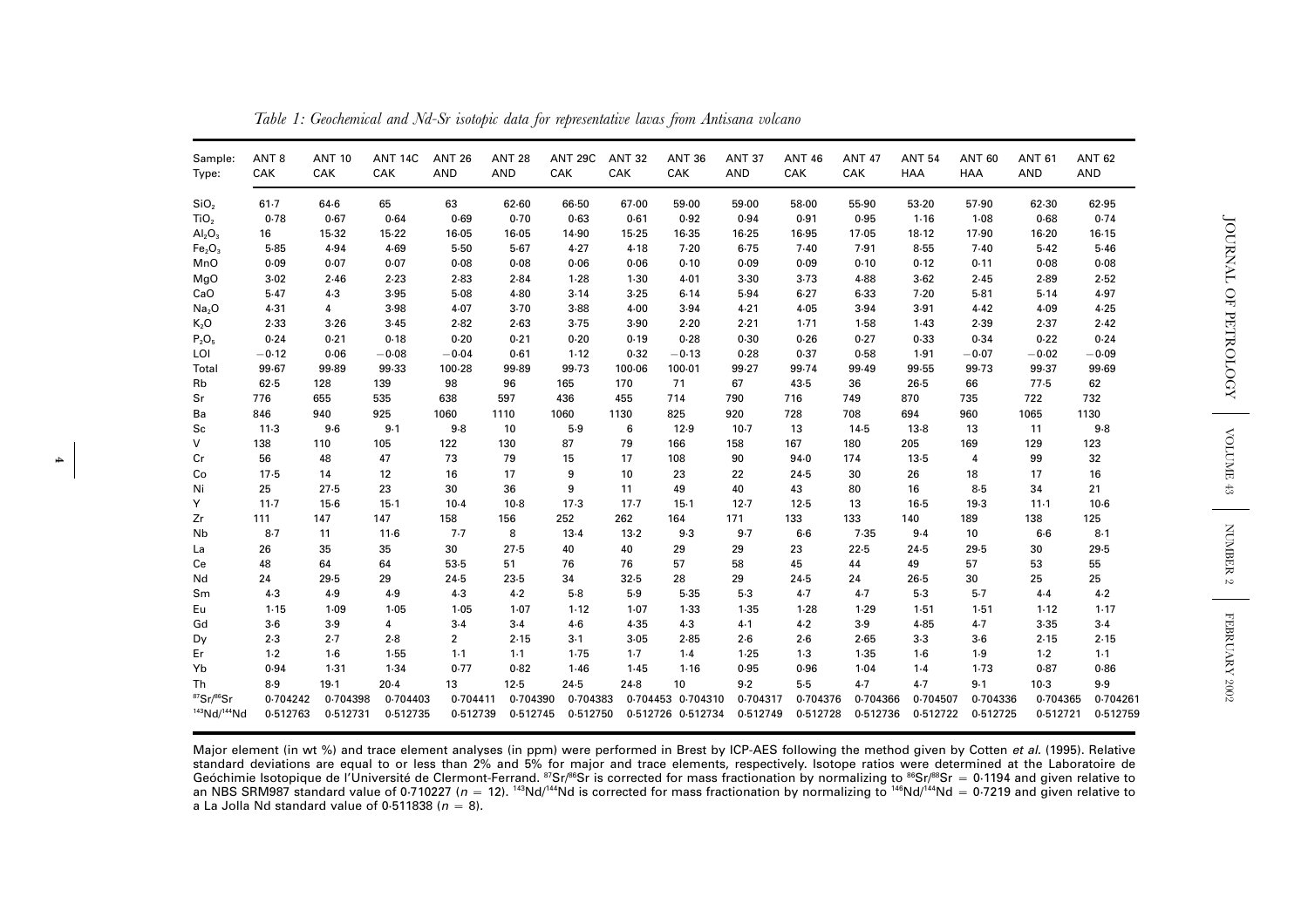



**Fig. 2.** (a)  $K_2O$  vs  $SiO_2$  (wt %) classification diagram for orogenic magmas, modified from Peccerillo & Taylor (1976) showing the Antisana

included in the AND group. These rocks are high-Al included in the AND group because of the numerous andesites (HAAs), which display unusually low MgO geochemical similarities with the other rocks from the andesites (HAAs), which display unusually low MgO geochemical similarities with the other rocks from the contents  $(2.4-3.6%)$  for such 'basic' rocks  $(53 < SiO<sub>2</sub>)$  group and also because they can be directly related to  $\leq$ 58%). They have the highest TiO<sub>2</sub> (0·97–1·16%) and these by a simple fractional crystallization process.

**Fig. 3.** Extended trace elements plots for representative lavas from the Antisana volcano normalized to primitive mantle of Sun & McDonough (1989). In the AND plot, the shaded area corresponds to rocks from CAK group, and the reverse for the CAK plot.

samples (circles, AND group; stars, CAK group; diamonds, HAAs from  $A_2O_3$  (17–18·2%) contents among Antisana rocks (Table the AND group). (b) Diagram showing MgO variations vs SiO<sub>2</sub>. (c) 1). They also have intermediate the AND group). (b) Diagram showing MgO variations vs SiO<sub>2</sub>. (c) 1). They also have intermediate to high Na<sub>2</sub>O (3·7–4·4%) Sr/Y vs Y discrimination diagram between adakites and 'normal' calc-<br>alkaline rocks (after Drummo usually low (40–46). Lastly, hypersthene is commonly in typical adakites in many arc environments where such found in their norm. The geochemical characteristics of magmas are erupted (Defant & Drummond, 1990; Maury these rocks are very close to those of low-MgO high*et al.*, 1996). aluminium basalts and basaltic andesites described by Five samples of a peculiar type of lava were also previous workers (e.g. Kuno, 1960). These HAAs were group and also because they can be directly related to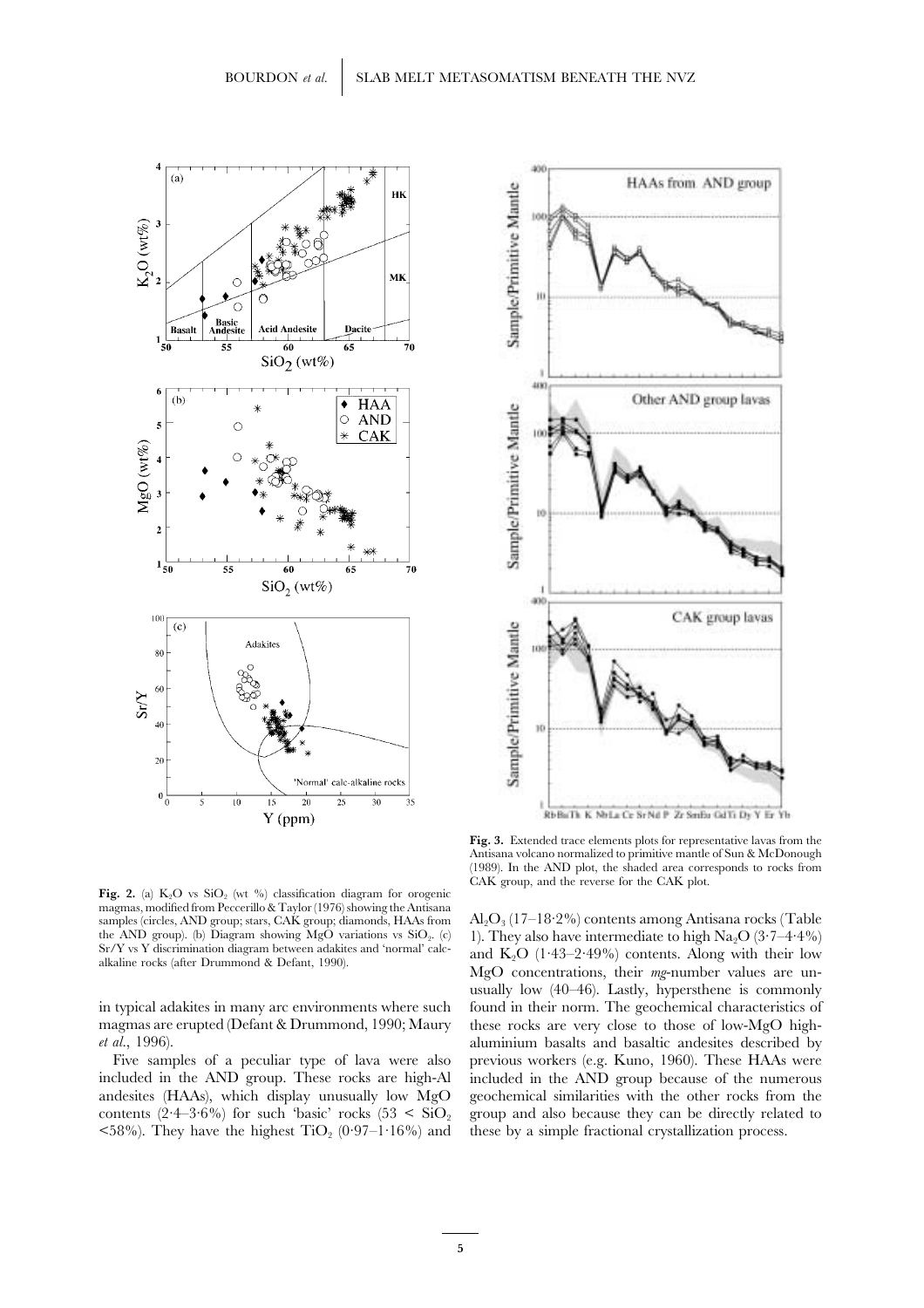$(2 \text{ kbar})$ , Sisson (1991) successfully produced a low-MgO and Yb contents (Fig. 4). The CAK group has lower Sr/ HAB from a high-MgO parent by fractional crys- Y ratios with higher absolute concentrations of Y and tallization. Under hydrous conditions, the appearance of HREE, and is thus closer to a 'normal' calc-alkaline plagioclase as an early phase is suppressed and the series. derivative lavas remain high in  $Al_2O_3$ . Sisson & Grove The CAK group also displays characteristic features HABs could have existed as liquids within the crust with LILE, low HFSE contents). Unlike the AND group, H<sub>2</sub>O contents of 4% or higher at temperatures  $\leq 1100^{\circ}$ C. however, they also display a negative anomaly in TiO<sub>2</sub> Degassing at shallow depth would force them to grow (Fig. 3). Although HREE and Y concentrations are higher phenocrysts, and provide an explanation for the usual than those of the AND group, these values are unusually abundant phenocryst nature of low-MgO HABs. The low for 'normal' calc-alkaline rocks. This feature results results of Sisson & Grove (1993) support models in which in high La/Yb ratios (20–31) in this group. For the more H2O carried and released by the subducting slab flows 'basic' samples, it is very difficult to distinguish between through the mantle and initiates melting (e.g. Tatsumi, the AND and CAK groups (Fig. 4) as the less silicic 1986), but this necessitates parental magmas with par- andesites of both groups share many common geoticularly high H<sub>2</sub>O contents. chemical characteristics in several discrimination dia-

We calculated that adding back in only 7.5% of a two- grams (see below). pyroxene–olivine assemblage is sufficient to raise MgO The CAK group is less homogeneous than the AND content of HAA ANT 53A from 2·45% to 4·2% without group, the latter showing well-defined geochemical significantly modifying other major and trace elements trends. There is much scattering in trace element con-(except  $\text{Al}_2\text{O}_3$ , Na<sub>2</sub>O and compatible trace elements; Fig. centrations (e.g. Yb, Fig. 4) among this group. Unlike 4). This raises the Antisana HAA *mg*-number from 40–46 the AND group, it is more difficult to discuss the petroto 51–54, very similar to the *mg*-number of other basic genesis of CAK as a single series. Also, unlike the AND rocks from the AND group. Therefore, it is conceivable group, the CAK group displays rather constant La/Nb that the HAAs can be derived from more magnesian ratios  $(\sim 3)$ . lavas with major and trace element abundances close to those of the most basic rocks of the AND group. This would suggest, following Sisson & Grove (1993), that these magmas were particularly H<sub>2</sub>O rich. This 'fractionation **PETROGRAPHIC CHARACTERISTICS** model' for deriving HAAs from a more mafic parent is The Antisana rocks are characterized by a surprisingly weakened by the lack of examples of this mafic parent homogeneous mineralogy comprising plagioclase, clinoin our sample set, although this was perhaps not extensive and orthopyroxene, as well as ilmenite and magnetite. enough to discover this mafic parental magma. It is also In contrast to most calc-alkaline series, amphibole is important to note that such a derivation has also been absent, although it could have existed in some dacites proposed for high-aluminium basalts from the Southern from the CAK group (see below). Antisana lavas are Andes and Kamchatka (Lopez-Escobar*et al.*, 1977; Hoch- generally highly porphyritic (often >40% modal phenostaedter *et al.*, 1996). Including the Antisana HAAs in cryst content). the AND group defines a coherent group, requiring slight  $(<10\%)$  mafic mineral fractionation to produce the HAAs from the most primitive magmas. Strong relations be-<br>tween the two rock types are also obvious in trace or **The AND group**, HAAs are characterized by a<br>major element ratio variation diagrams in which they Among the AND gro major element ratio variation diagrams, in which they always define coherent arrays (except for compatible trachytic groundmass always dominated by plagioclase laths. These rocks can be extremely rich in plagioclase trace elements).

andesites and dacites  $(CAK)$  with  $K<sub>2</sub>O$  contents up to is present as rounded crystals and no ilmenite was found. are very similar to those of the AND group at low  $SiO<sub>2</sub>$  these rocks, no olivine phenocrysts were observed. Both contents although  $K_2O$  is slightly higher and  $Na_2O$  lower. clinopyroxene (augite) and orthopyroxene (bronzite) The CAK group is differentiated from the AND group occur, although the former is dominant. The CAK group is differentiated from the AND group

Under water-saturated conditions at crustal levels mainly on the basis of a Sr/Y vs Y diagram (Fig. 2c)

(1993) further showed experimentally that low-MgO of subduction-related lavas (e.g. high concentrations of

The Antisana rocks are characterized by a surprisingly

phenocrysts, sometimes representing >50% of the mode. They display the most anorthitic compositions among **The CAK group** the Antisana rocks (up to An<sub>72</sub>). Crystals cores (An<sub>53–72</sub>)<br>and rims (An<sub>50–71</sub>) can be equally rich in anorthite, al-The second group consists of highly potassic calc-alkaline though they generally display normal zoning. Magnetite 4%. The major element characteristics of the CAK group Despite the fairly mafic geochemical characteristics of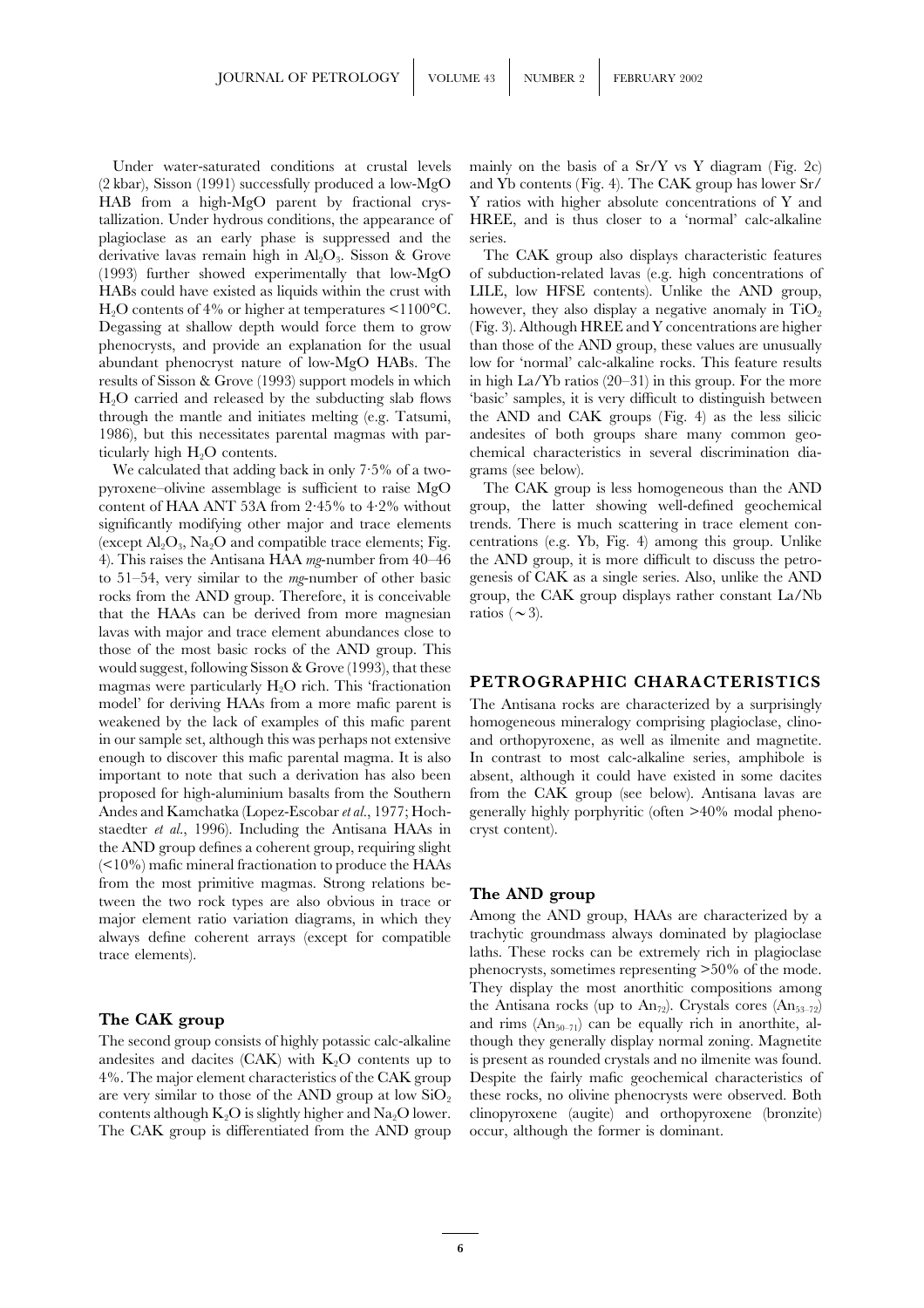

**Fig. 4.** Harker variation diagrams showing the major and trace element variations in the Antisana lavas. Same symbols as in Fig. 2.  $\diamondsuit$ , fractionation-corrected HAAs (see text). In subsequent figures, the entire AND group (including HAAs) are plotted with the same symbol.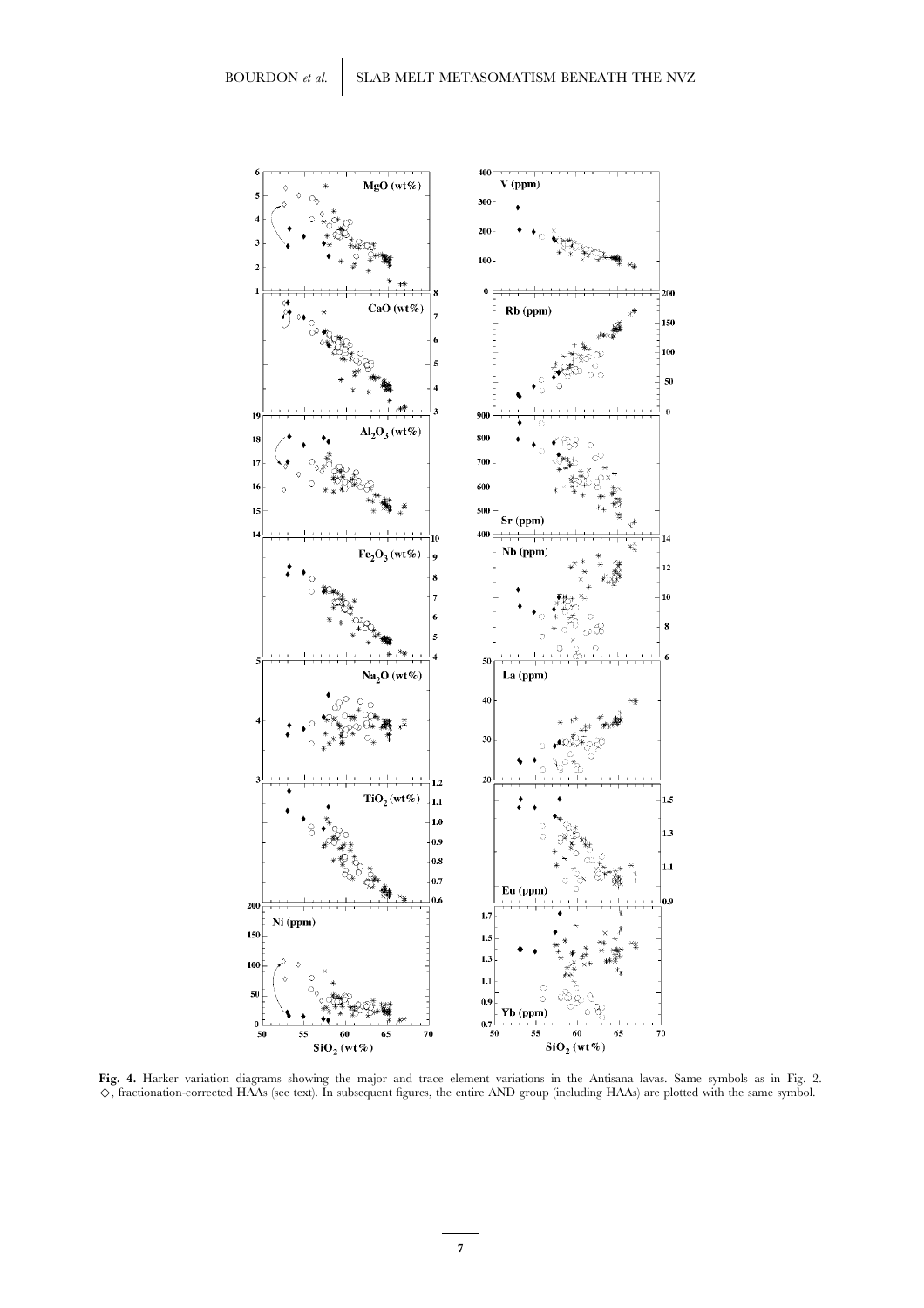phyritic massive lavas. Plagioclase is slightly less anorthite from the NVZ. It appears that the Nd–Sr isotope rich than that in the HAAs and often displays reversed composition is strikingly homogeneous in all the Anzoning with similar rims  $(An_{45-68})$  and cores  $(An_{49-63})$ . In tisana rocks  $({}^{87}Sr/{}^{86}Sr = 0.7042-0.7045, {}^{143}Nd/$ common with the HAAs, clinopyroxene phenocrysts are  $144Nd = 0.512721-0.512763$  despite the variability in mostly augite, with subordinate diopside. The Ca-poor incompatible trace elements ratios and  $SiO_2$  contents.<br>pyroxene is normally bronzite, although one hypersthene These new isotone data lie in the range previously

 $\alpha$  Drummond, 1990; Madry *et al.*, 1990).<br>
Among the AND group, ANT 8, which was sampled  $^{(87}Sr/^{86}Sr \le 0.7039)$ . Data from the Galápagos Islands,<br>
from the monogenetic Antisanilla lava flow, displays Galápagos Spreadi

the AND group, the dominant Ca-rich pyroxene is augite the downgoing stab [altered mid-ocean ridge basalt with some subordinate diopside. Concerning the Ca- (MORB) or sediments] or by the continental crust. poor pyroxene, the CAK andesites are characterized This also suggests that the parental magmas of both mostly by bronzite, whereas hypersthene is dominant in AND and CAK groups are chemically closer than the dacites, with some rare crystals of enstatite and previously expected based on the trace element data, pigeonite. These lavas are also rich in Fe–Ti oxides and could be generated by partial melting of mantle (titanomagnetite and ilmenite). sources of different mineralogical composition rather

CAK dacites are rich in clusters of plagio- than different geochemical composition. clase–pyroxene–magnetite assemblages that sometimes The MORB-like isotopic signature of adakites is one seem to mimic former mineral 'ghosts', suggesting am- of their important characteristics worldwide (Defant *et* phibole destabilization. A single microphenocryst of am- *al.*, 1992; Yogodzinski *et al.*, 1994; Kepezhinskas *et al.*, phibole (among all the Antisana rocks) was found in one 1996). This characteristic has been attributed to the of these clusters. The total absence of amphibole in well-<br>direct derivation of adaktic magmas from the subof these clusters. The total absence of amphibole in well-<br>formed crystals suggests that this destabilization is not a<br>direct derivation of adaktic magmas from the sub-<br>formed crystals suggests that this destabilization i

carried out on Antisana volcanic rocks, spanning the genic signature could be a consequence of some crustal entire range of rock composition (from low-Mg basic assimilation of the Eastern Ecuadorian continental andesites to evolved dacites). These data are presented basement.

Other rocks from the AND group are mostly por- in Fig. 5 together with our unpublished analytical data

pyroxene is normally bronzite, although one hypersthene<br>crystal was found. The AND group lavas (excluding the<br>HAAs) are rich in magnetite and ilmenite. No amphibole<br>was found in any these lavas, although this mineral phas

characteristics. The CAK samples display a limited range of Sr isotope compositions, which are correlated **The CAK group**<br>CAK group<br>CAK group andesites and dacites contain the most anor-<br>thite-poor plagioclases displaying either normal or reverse<br>in the petrogenesis of the magmas (see below). Homo-<br>geneity of isotopic ratios

was a long and progressive reaction. This would mean al., 1996). None the less, many adakites in some arc that CAK magmas would have been pooled for a long settings also display a slightly more radiogenic Sr time in the ma Philippines; Central America). The Antisana rocks display a more radiogenic Sr signature compared with **ISOTOPIC RESULTS** typical adakites. Also, they are slightly more radiogenic Fifteen Nd–Sr isotopic measurements (Table 1) were than rocks from the Western Cordillera. This radio-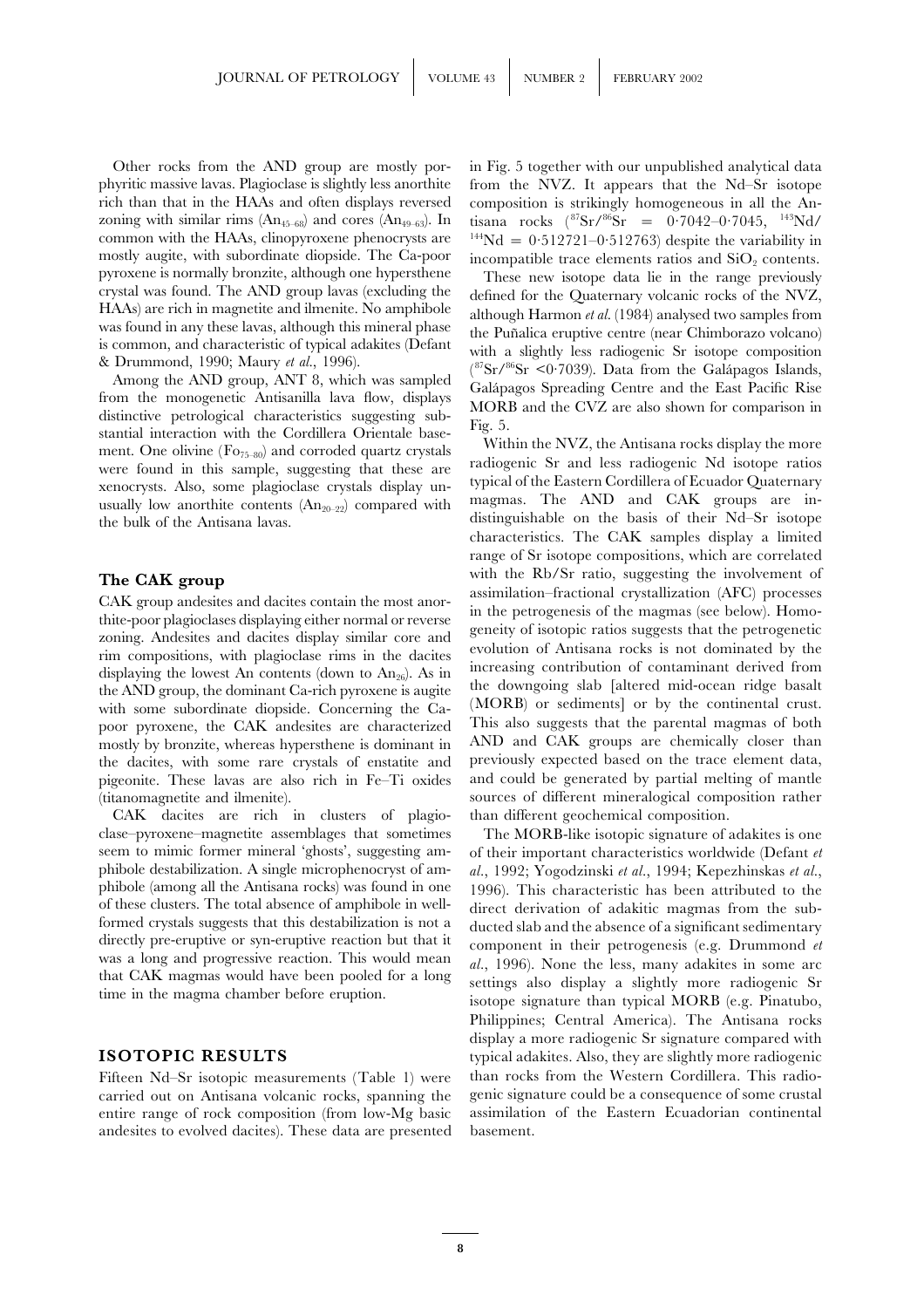

**Fig. 5.** 143Nd/144Nd vs 87Sr/86Sr diagrams. Comparison of Antisana rock data with those of the NVZ in Ecuador (E. Bourdon, unpublished data, 1999). Fields of isotopic data for the Galápagos Islands, Galápagos Spreading Centre (GSC) and the East Pacific Rise (EPR) (White *et al.*, 1993, and references therein), the Austral Volcanic Zone (AVZ) (Stern *et al.*, 1984; Stern & Kilian, 1996), and the Central Volcanic Zone (CVZ) (Hawkesworth *et al.*, 1982; James, 1982; Harmon *et al.*, 1984; Davidson *et al.*, 1990) are also shown. Circles, AND group; stars, CAK group.

thermal regime, subducted oceanic crust older than 5 Ma they do indeed represent melts of oceanic basalts meta- crust. morphosed in the garnet-amphibolite facies (Defant & In the case of Ecuador, the present-day convergence Drummond, 1990; Drummond & Defant, 1990). Melting rate between the Nazca plate and the Andean block is experiments on garnet amphibolites at 800–1025°C estimated to be 7 cm/yr (Gutscher *et al.*, 1999) and the under pressures of  $1.5-2$  GPa demonstrate that partial role of high shear stress is thus thought to be negligible. melts very similar to natural adakites can be generated The age of the oceanic crust currently being subducted (Rapp *et al.*, 1991; Sen & Dunn, 1994). These *P*–*T* under this part of South America is between 12 and conditions correspond to a thermal regime hotter than 22 Ma, corresponding to the limits for possible adakite in 'normal' subduction zones and the resulting magmas generation (Defant & Drummond, 1990). Another source would be erupted closer to the trench than 'normal' calc- of complexity is the subduction, at this location, of the alkaline lavas. On the basis of thermal models, Peacock aseismic Carnegie Ridge, originally produced by the *et al.* (1994) summarized the specific geodynamical con- passage of the Nazca plate over the Galápagos hotspot. ditions necessary to allow slab melting. These are: (1) In addition, particularly high heat flow values have been high shear stresses (>100 MPa); (2) subduction of very reported offshore Ecuador (Van Andel *et al.*, 1971). young (<5 Ma) oceanic lithosphere; (3) an early stage of The volcanic zone clearly displays a progressive broadsubduction. Peacock *et al.* (1994) admitted, however, that ening from Colombia to Ecuador where the Carnegie

**TECTONIC SETTING OF MAGMA** if the angle of subduction chosen for the model was<br>reduced, the limiting age for slab melting could rise to **PRODUCTION AT ANTISANA** 10 Ma. According to the geodynamic setting of present-<br>**PRODUCTION AT ANTISANA** 10 Ma. According to the geodynamic setting of present-<br>day adakites (Defant & Drummond 1990) it has also day adakites (Defant & Drummond, 1990), it has also Peacock *et al.* (1994) calculated that, for a 'normal' been proposed that they may be produced through thermal regime, subducted oceanic crust older than 5 Ma melting of oceanic crust <25 Ma old or previously subcannot melt because at pressures >2 GPa the cor- ducted oceanic crust (Saunders *et al.*, 1987). Alternatively, responding geotherms do not crosscut the MORB solidus Atherton & Petford (1993) suggested that Na-rich (Wyllie & Wolf, 1993). Nevertheless, the geochemical magmas, very similar to adakites, could be produced by characteristics of adakitic magmas strongly suggest that undersaturated partial melting of underplated mafic lower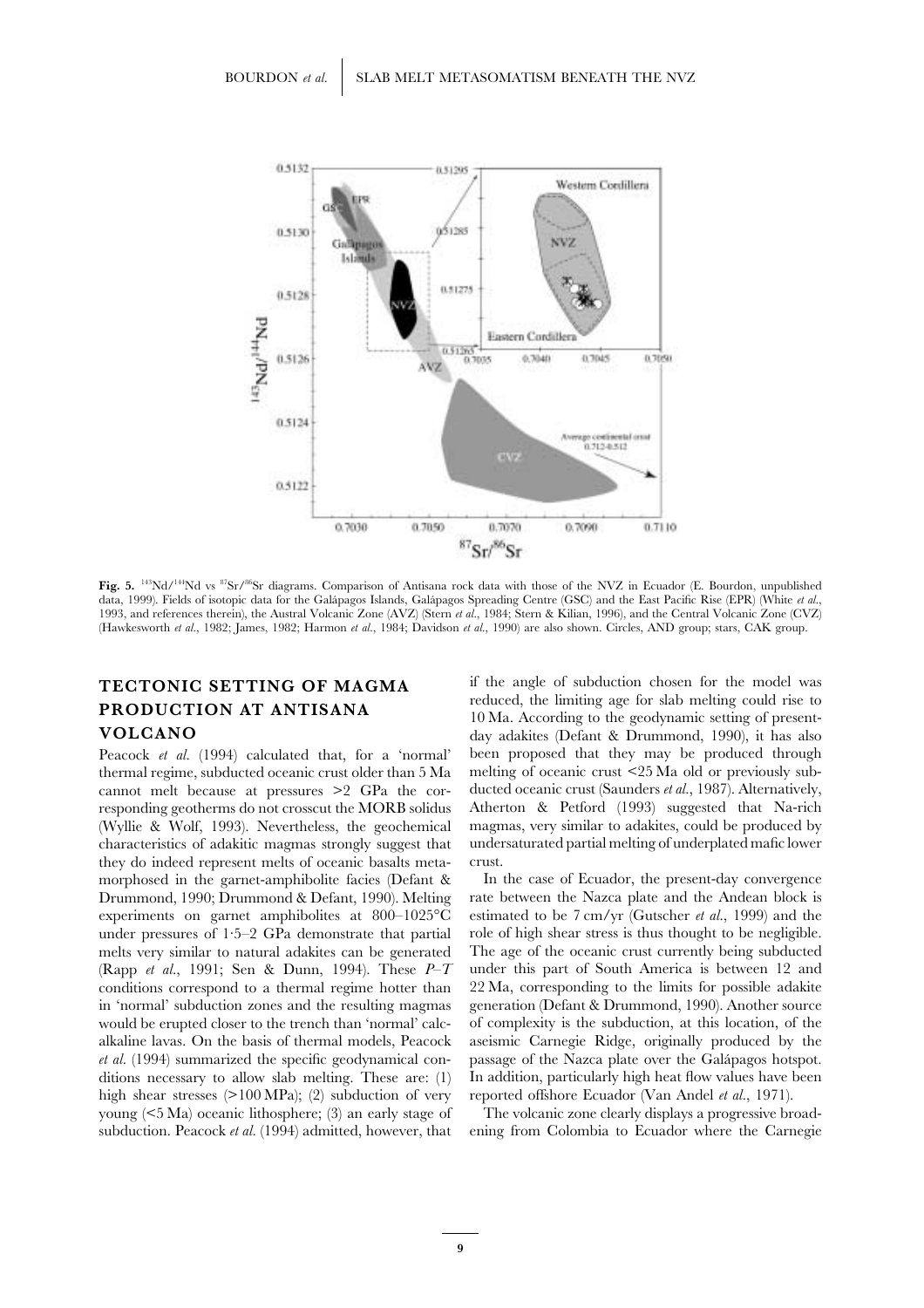Ridge is subducted. In Colombia, the NVZ is represented by a single chain of volcanoes whereas in Ecuador it is composed of at least two volcanic lineaments. The western volcanic chain is closer to the trench than the volcanic front in Colombia ( $\sim$  240 km instead of 320 km; Gutscher *et al.*, 1999). This suggests that magmas in the Western Cordillera are erupted in a fore-arc position, compared with the Colombian volcanic arc, similar to the tectonic setting of 'normal' adakites.

New geochemical data for volcanic rocks erupted in the Western Cordillera strongly suggest that typical adakites are erupted in this part of the volcanic arc (Bourdon *et al.*, 2001). Adakite genesis under the Western Cordillera is also in good agreement with the 80 km estimated depth of the Benioff zone beneath this part of the arc (Gutscher *et al.*, 1999), but it seems too deep beneath the Cordillera<br>
Cordillera<br>
CAK group suggests plagioclase fractionation. The AND group includes<br>
Occidentale and Antisana volcano ( $\sim$  100 km; Gutscher<br>
HAAs. *et al.*, 1999).

# **LAVAS FROM ANTISANA VOLCANO** the trace element distribution.<br>Obviously, some fractional crystallization must have

As both the AND and CAK groups were erupted more<br>or less simultaneously (Bourdon *et al.*, 1999), one could<br>occurred in the petrogenesis of the AND group (leading<br>envision a petrogenetic relationship. In many geo-<br>to some

acterized by unusual geochemical trends. For example, SiO<sub>2</sub> enrichment is correlated with decreasing Nb and with significant amounts of plagioclase ( $D_{\rm Sr} = 2$ ). Nevertallization of typical low-pressure phases is unable to (see below). explain such trends.

Amphibole fractionation might theoretically have been responsible for the observed trends (increasing La/Yb **AFC and deep crustal contamination** with decreasing Yb, decreasing Nb), but  $K_d^{\text{Nb/amp}}$  ( $\sim$ 1) **AFC and deep crustal contamination** with decreasing Yb, decreasing Nb), but  $K_d^{\text{Nb/amp}}$  ( $\sim$ 1) **AFC and** and  $K_d^{\text{Nb/amp}}$  (1.5–2) would necessitate fractionation of and  $K_d^{\text{Yb/amp}}$  (1.5–2) would necessitate fractionation of unrealistically large amounts of amphibole. The lack of *AFC processes* amphibole phenocrysts in AND group lavas argues It has long been recognized that crustal contamination



depletion, it would decrease Gd (middle REE; MREE) **DISCUSSION: ORIGIN AND**<br> **DISCUSSION: ORIGIN AND**<br> **EVOLUTION OF ADAKITIC-LIKE** values out fractionation of zircon as being responsible for rules out fractionation of zircon as being responsible for

ever, difficult to model because of the strong geochemical heterogeneity of this group. Nevertheless, in Fig. 6, the Fractional crystallization within the AND evolution of the CAK group displays a strong variation **and CAK groups** in the Nd/Sr ratio whereas the La/Nb ratio remains The AND group (including high-Al andesites) is char-<br>acterized by unusual geochemical trends. For example the CAK group is dominated by fractional crystallization HREE contents (Fig. 4) whereas the inverse is generally theless, the Nd–Sr isotopic variation within the group observed in most calc-alkaline series. Fractional crys- suggests that another process is occurring, probably AFC

against significant fractionation of this mineral. More- plays a minor role in the petrogenesis of lavas from the over, if amphibole fractionation was responsible for Yb Northern Volcanic Zone in Ecuador (Thorpe *et al.*, 1982;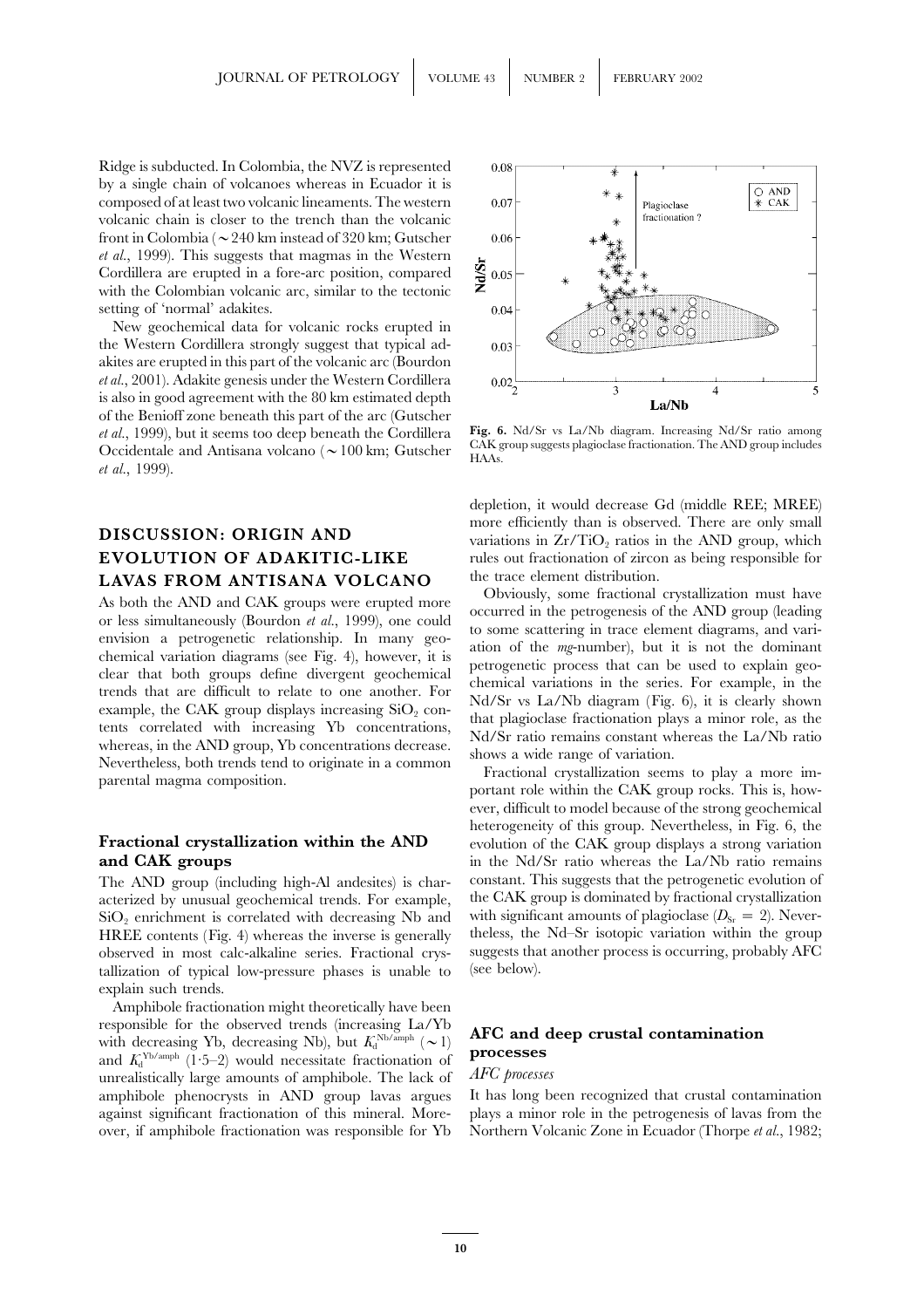## *Table 2: Rb, Sr and Th (ppm), and* <sup>87</sup>*Sr/*<sup>86</sup>*Sr data used in the AFC calculations*

|                                            | Rb        | Sr         | Th       | $87$ Sr $/86$ Sr     |
|--------------------------------------------|-----------|------------|----------|----------------------|
| Starting magma*<br>Assimilant <sup>+</sup> | 71<br>150 | 714<br>100 | 10<br>13 | 0.704310<br>0.720000 |

∗Equivalent to ANT 36.

†Equivalent to the Tres Lagunas Granite complex [mean data taken from Litherland *et al.* (1994)].

Harmon *et al.*; 1984; James & Murcia, 1984) relative to the Central Volcanic Zone. Barragan *et al.* (1998) have recently estimated that the amount of crustal assimilation in the petrogenesis of the Antisana volcanic rocks is 8% by simple bulk mixing between a primitive mantle-derived magma and a typical continental crustal component. Here, we provide a full Nd–Sr isotopic dataset from the least to the most evolved Antisana rocks, providing an

Cenozoic Loja division of the Cordillera Real basement between  ${}^{87}Sr/{}^{86}Sr$  and Th or Rb/Sr, respectively, should be noted.<br>
consisting of metasedimentary rocks and granites Angle The CAK rock ANT 36 is considered as t consisting of metasedimentary rocks and granites. An-<br>tisana is precisely situated above a Triassic granitic com-<br>diso illustrated. Same symbols as in Fig. 6. plex (Geological Map of Ecuador, IGM, 1993), analogous

is assumed to be constant and equal to 1·1 and  $D_{\text{Rb}} =$ 0·1, realistic values for the range from basaltic andesite to dacite (e.g. DePaolo, 1981; Gill, 1981). In both the *Deep crustal contamination* 87Sr/86Sr vs Rb/Sr and Th diagrams, the data can be Atherton & Petford (1993) showed that rocks from the modelled by an AFC process with *r* values between Cordillera Blanca batholith display adakitic char- $0.04$  and  $0.05$ . The calculated percentage of assimilated acteristics such as low Yb, high Sr and high SiO<sub>2</sub> contents. Triassic crust varies between 2·2 and a maximum of Several workers have suggested that similar characteristics 4·5%. These values confirm that crustal assimilation is in Quaternary lavas from CVZ volcanoes could be the not a dominant process in the evolution of NVZ volcanic result of partial melting within the thick garnetiferous rocks, but on the other hand, it shows that AFC processes lower continental crust of the Central Andes (e.g. Hildreth can perfectly explain some of the isotopic variations & Moorbath, 1988; Feeley & Hacker, 1995). The AND

show any correlation that could be associated with AFC the lower crust; such melts would be expected to have processes, some rocks of this group seem to display a low *mg*-number (Yogodzinski & Kelemen, 1998). Also,



opportunity to constrain more precisely the degree of **Fig. 7.** AFC model curves (continuous lines) for different *rvalues* (ratio crustal assimilation.<br>The Antisana volcano is built upon the Mesozoic to  $\frac{\pi}{8}$   $\frac{1}{8$ 

to the southernmost 'Tres Lagunas granite complex'<br>
(Litherland *et al.*, 1994).<br>
In Fig. 7, good correlations are observed between <sup>87</sup>Sr/ Sr ratio correlated with <sup>87</sup>Sr/<sup>86</sup>Sr ratio; Fig. 7). Never-<br>
<sup>86</sup>Sr and Th conc <sup>86</sup>Sr and Th concentration and Rb/Sr ratio within the theless, this variation, if significant, corresponds to a very CAK group Among this group ANT 36 was considered low percentage of assimilation. This feature suggests CAK group. Among this group, ANT 36 was considered low percentage of assimilation. This feature suggests that as the most primitive lava composition and we use this some (or maybe all) of the AND group rocks could as the most primitive lava composition and we use this some (or maybe all) of the AND group rocks could as a parental magma to evaluate AFC processes within have been affected by minor amounts of upper-crustal this series. The starting magma (ANT 36) and crustal contamination. One of the high-Al andesites of the AND contaminant (considered to be an equivalent of the Tres group rocks also displays the highest  $87$ Sr $/86$ Sr and l contaminant (considered to be an equivalent of the Tres<br>Lagunas granite) characteristics are given in Table 2.  $D_{\rm s}$ <br>is assumed to be constant and equal to 1:1 and  $D_{\rm s}$  some contamination.

within the Antisana rocks. The group, however, exhibits intriguingly rather high and Although the majority of the AND group do not constant *mg*-number that cannot be related to melting of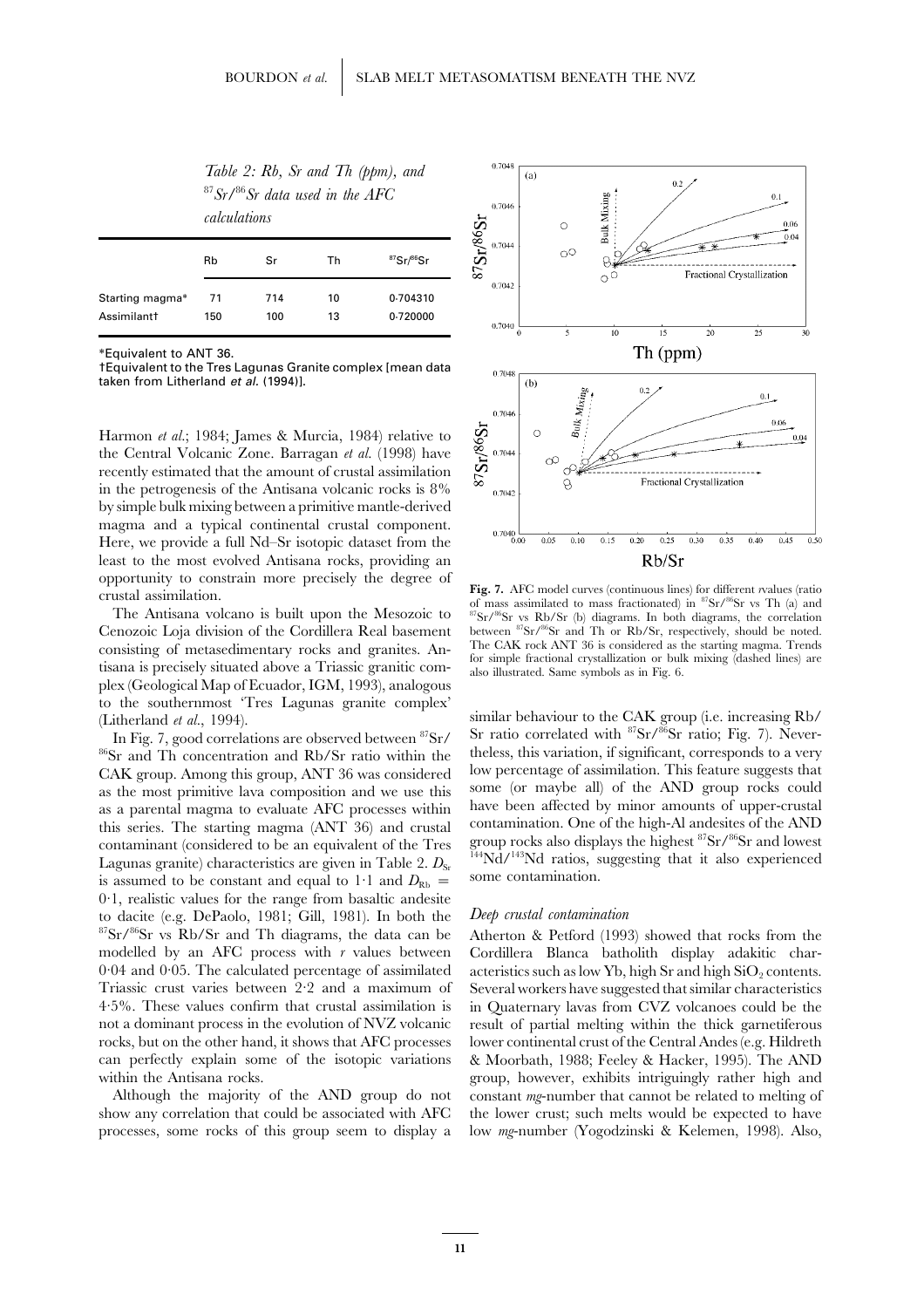

Fig. 8. <sup>87</sup>Sr/<sup>86</sup>Sr vs Rb for Cenozoic adakites and CVZ data from the Andes compared with Antisana AND group data. (See explanation in the text.) Figure modified from Drummond *et al.* (1996).

in Fig. 8 the AND group falls in the 'unradiogenic' a mantle metasomatized by low inputs of slab-derived domain of slab melts defined by Drummond *et al.* (1996) fluids. Thus, the Sumaco alkaline lavas should not be even if Antisana rocks are slightly richer in LILE than related to an intracontinental hotspot but seem to be typical adakites. All these features argue against a strong derived from an enriched mantle source modified by a contribution from the lower continental crust in the subduction component. This also rules out the ingenesis of adakitic-like lavas of Antisana. volvement of an OIB-type source in the genesis of An-

tisana rocks.

## **The OIB component?**

Variations in the La/Nb ratio within the AND group<br>suggest that a component rich in Nb is involved in the<br>petrogenesis of these rocks. It has been proposed that<br>Nb enrichment in layas in subduction zone environments<br>The o Nb enrichment in lavas in subduction zone environments could be the consequence of a contribution from an and at other Ecuadorian volcanoes (Monzier *et al.*, 1997;<br>ocean island basalt (OIB)-type mantle source (Reagan & Bourdon *et al.*, 2001) suggests that the AND group, whic ocean island basalt (OIB)-type mantle source (Reagan & Bourdon *et al.*, 2001) suggests that the AND group, which<br>Gill 1989). The 'OIB component' assumption is re-<br>displays among the Antisana rocks the 'most adakitic' Gill, 1989). The 'OIB component' assumption is re-<br>inforced by the presence of an alkaline volcano. Sumaco geochemical features (such as lowest HREE coninforced by the presence of an alkaline volcano, Sumaco,

back-arc region of the Northern Andes. On the contrary, oceanic crust. However, there are many arguments there is strong evidence that compressive stresses dom-<br>against this assumption. Gutscher *et al.* (1999) estimated there is strong evidence that compressive stresses dominate in this part of the arc (Ego *et al.*, 1996). Thus, the the slab to be at least 100 km deep under Antisana. This Sumaco alkaline lavas cannot be linked to the melting is too deep to be in the 'adakitic window' that p Sumaco alkaline lavas cannot be linked to the melting of an adiabatically uplifted mantle in an extensional the melting of the oceanic crust to occur between 75 and setting. Should then Sumaco be related to an in- 85 km (Drummond & Defant, 1990). Moreover, we have tracontinental hotspot? Barragan *et al.* (1998) analysed shown that the AND group differs in many ways from several rocks from Sumaco. These alkaline basaltic lavas typical adakites. Lastly, Fig. 9 shows that high Ba/ are strongly enriched in LILE and contain modal hauvne Nb ratios tend to be negatively correlated with Nb and normative nepheline. The Sumaco lavas also clearly concentrations. If slab melts were directly involved in display negative Nb–Ta and Ti anomalies, which are the petrogenesis of the AND group rocks, a positive an established characteristic of subduction-related lavas. correlation between Ba/Nb and Nb should be observed, Barragan *et al.* (1998) proposed that the Sumaco lavas as adakitic magmas are thought to transport Ba and Nb could be generated by low degrees of partial melting of into the mantle wedge (Kesson & Ringwood, 1989). In

50 km east of Antisana volcano (Fig. 1). centrations, highest La/Yb and Sr/Y ratios) could well<br>There is no compelling evidence for extension in the be derived from direct partial melting of the subducting There is no compelling evidence for extension in the be derived from direct partial melting of the subducting<br>external method of the Northern Andes. On the contrary oceanic crust. However, there are many arguments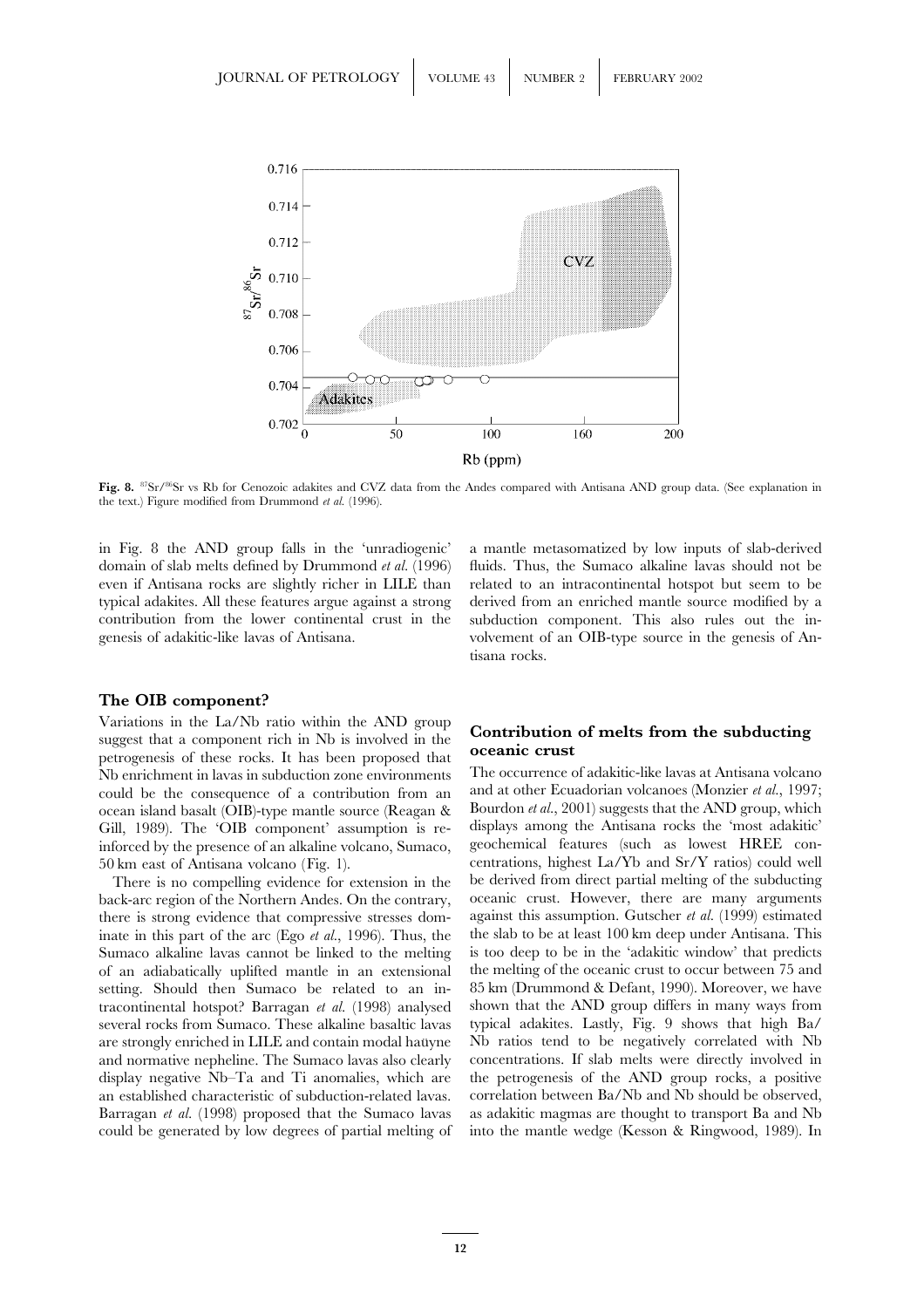

should be present in the source of all the Antisana rocks.

that could be a depleted mantle metasomatized by slab latter seems dominated by AFC).

melts. Wyllie & Sekine (1982) have experimentally shown that reaction between peridotite and K-rich silicic magma produces refertilized zones of hybridized mantle containing phlogopite, and Carroll & Wyllie (1989) further demonstrated that such reactions produce clinopyroxene, orthopyroxene, pargasitic hornblende and garnet. Prouteau *et al.* (2001) have experimentally shown that the interaction between adakite and peridotitic mantle rocks induces the consumption of mantle olivine. The presence of true adakites in the Western Cordillera (in a fore-arc position relative to Antisana volcano; Bourdon *et al.*, 2001) suggests that such a highly heterogeneous and enriched mantle could have been created at shallower depths and dragged down by mantle convection beneath Antisana volcano.

**Fig. 9.** Ba/Nb ratio vs Nb for the Antisana lavas. Theoretical fractional Figure 10 shows a MORB-normalized (Sun & McDon-crystallization (FC), partial melting, hydrous fluids or silicate melts ough. 1989) extended trace e crystallization (FC), partial melting, hydrous fluids or silicate melts ough, 1989) extended trace element diagram for four input trends are shown. Same symbols as in Fig. 6. elements has been arranged according to the degrees of fact, an increasing influence from hydrous fluid meta-<br>somatism is not a viable hypothesis for the petrogenesis<br>of either group. As Nb is supposed to be rather immobile<br>of either group. As Nb is supposed to be rather immo creasing  $SiO_2$  content is a well-known characteristic of<br>amphibolite melting (Gill, 1981). It seems rather unusual,<br>however, to generate rocks with  $SiO_2$  contents as low as<br>folial et al. 1996). The depletion in HREE and 53% from an amphibolitic source with realistic degrees<br>of partial melting (Sen & Dunn, 1994; Rapp & Watson,<br>1995). The presence of these basic rocks is strong evidence<br>that the dominant source of the Antisana magmas is in the mantle wedge rather than the subducting plate, depleted mantle-plus adakite produces magmas with<br>whatever the contribution from the slab is.<br>It is important to note that all the Antisana rocks are ative Nb anomalies an It is important to note that all the Antisana rocks are<br>characterized by a strong fractionation of HREE over<br>the UREE. For example, La/Yb ratios range between<br>16 and 39 and the majority are above 20. Yb is also course, th always lower than 1.8 ppm, which is very unusual for magmas should give a range of compositions intermediate<br>subduction-related rocks produced in the mantle. These between a bulk mixture of the two reactants and selective subduction-related rocks produced in the mantle. These between a bulk mixture of the two reactants and selective features suggest that residual garnet  $(+)$  amphibole?) enrichment that reflects ion exchange between the hos features suggest that residual garnet  $(\pm \text{ amphibole})$  enrichment that reflects ion exchange between the host should be present in the source of all the Antisana rocks mantle and the percolating liquid (Navon & Stolper, Compared with adakites from the Western Cordillera, 1987; Nielson *et al.*, 1993). Bau & Knittel (1993) have Antisana rocks are richer in HREE and Y and thus shown that the geochemical characteristics of Mount appear to be intermediate between true adakites and Arayat basalts in the Philippines (varying La/Yb and Yb 'normal' calc-alkaline rocks. They also display high LILE concentrations) could be explained by melting of such a contents typical of calc-alkaline lavas. highly heterogeneous domain. In the case of Antisana, The intermediate characteristics of the Antisana rocks it could also explain the slight geochemical variations in between adakites and mantle-derived melts suggest that HREE between the AND group and the most primitive the magmas result from the melting of a hybrid source rocks from the CAK group (although evolution of the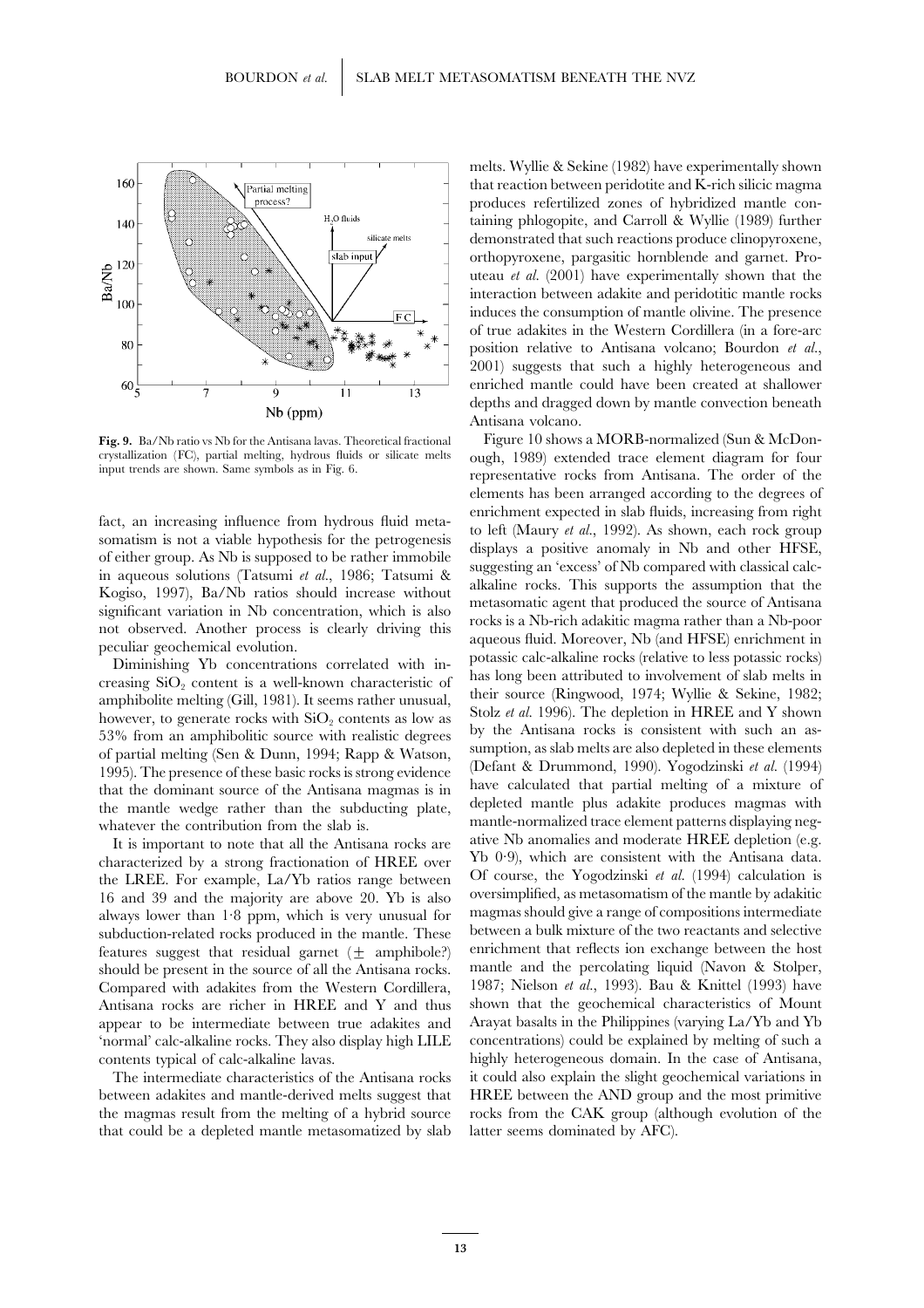

Sun & McDonough (1989). The order of the elements has been<br>arranged according to the degree of enrichment expected in slab fluids,<br>increasing from right to left (Maury *et al.*, 1992). Grey shaded field is melting or (3) for representative adakites from Zamboanga, Philippines (Sajona *et al.*, 1996). The strong positive Nb anomalies in the Antisana lavas and typical adakites should be noted. Same symbols as in Fig. 6. **Partial melting of a hybrid mantle**

process affects the HFSE in the magma source. In many<br>and CAK types, or within the AND group), and<br>arc settings all over the world in which adakitic magmas particularly the unusual behaviour of LILE vs Nb as well<br>are prod display different geochemical characterisitics depending HREE and Y, the residual phase is presumed to be<br>on the arc. In the Cascade arc and Panama–Costa Rica, garnet and/or amphibole. To evaluate the nature of the on the arc. In the Cascade arc and Panama–Costa Rica, garnet and/or amphibole. To evaluate the nature of the they are true basalts with particularly elevated contents residual mineral phases in the mantle source, we model they are true basalts with particularly elevated contents residual mineral phases in the mantle source, we model<br>of K<sub>2</sub>O and, thus, belongs to the shoshonitic series the trace element characteristics of the Antisana lavas (Leeman *et al.*, 1990; Defant *et al.*, 1992). In Zamboanga Partial melting of a homogeneous mantle source with (Philippines), NEB are basalts or basic andesites with a fixed amount of a refractory HFSE or HREE-retaining much lower concentrations of  $K_2O$  and LILE (Sajona *et* phase leads to melts with the following characteristic *al.*, 1996). Thus, it seems that mantle metasomatized by abundances of LILE, alkalis and Ba, highly incompatible adakitic magmas is able to generate fairly silica-rich elements, are highest in melts derived by low degrees of magmas. **partial melting**; (2) ratios of these elements to the more

lavas, the La/Nb ratio has a minimum of  $2.4$  instead of 11).

1·75 for the maximum value among typical high-Nb lavas from Zamboanga (Sajona *et al.*, 1996).

Nevertheless, similarly to Zamboanga lavas, correlated variations of Nb and Ti concentrations (not shown) in AND group suggest that a mineral phase controls the HFSE systematics in the Antisana magmas source. This phase could well be the result of interaction between adakitic magmas and the peridotitic mantle wedge (Kepezhinskas *et al.*, 1996). Nb anomalies in AND group mantle-normalized trace element patterns suggest that this phase is stable throughout the genesis of the series.

During progressive mantle partial melting, it has been shown that garnet is the first phase to be consumed (Mysen & Kushiro, 1977). This, and the fact that HFSE-**Fig. 10.** Extended trace element plots for two CAK and AND rep-<br>retaining minerals and garnet are still present in the<br>resentative layas from Antisana volcano normalized to N-MORB of<br>source of Antisana layas suggest (1) h resentative lavas from Antisana volcano normalized to N-MORB of source of Antisana lavas suggest (1) high abundance of<br>Sun & McDonough (1989). The order of the elements has been these phases in the source (2) low degree of

## **metasomatized by slab melts**

Variations in La/Nb ratio and the unusual behaviour<br>of Nb within the AND group suggest that a specific<br>process affects the HFSE in the magma source. In many<br>and CAK times or within the AND group and<br> $\frac{1}{2}$  and CAK times the trace element characteristics of the Antisana lavas.

phase leads to melts with the following characteristics: (1) Lavas of the AND group display a progressive en- compatible elements Nb and Yb (for example), which richment in Nb towards the more basic members of the are retained by the accessory mineral, are highest in suite. These rocks represent a 'Nb-enriched group' among melts generated by low degrees of melting (e.g. Minster & the Antisana rocks although they cannot be considered Allègre, 1978). These predicted relationships correspond as typical Nb-enriched lavas. For example, among AND exactly to what is observed in the AND group lavas (Fig.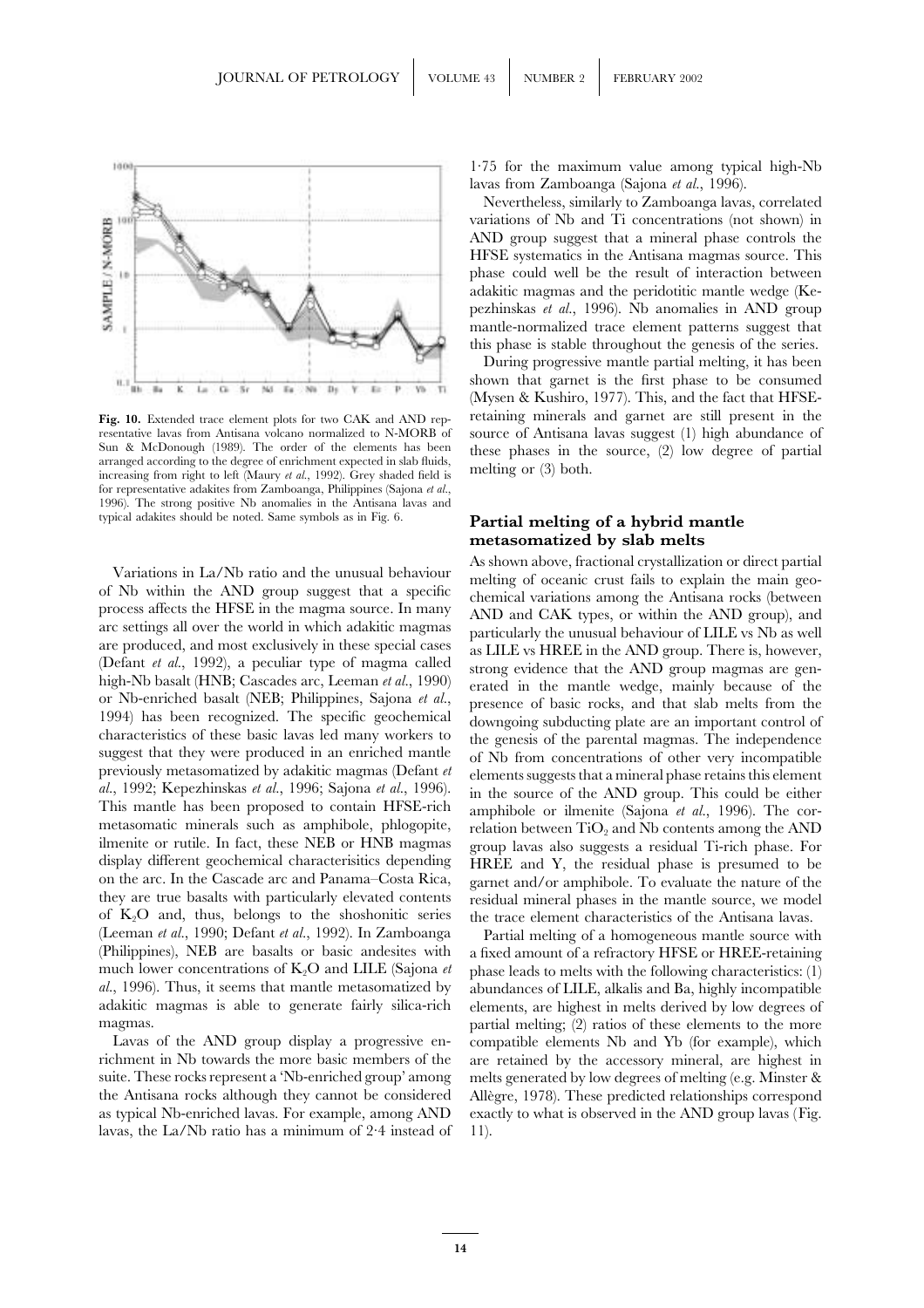

Fig. 11. Th/X vs Th diagrams, where element X is La, Ce, Y, Sm, Er, Eu, Zr, Nd, Nb, Gd, Dy and Yb. The slopes are related to the batch partial melting equation of Shaw (1970) as discussed in the text.

constancy of mg-number, and FeO<sup>∗</sup>/MgO and Nd/Sr of Shaw (1970), are (Minster & Allègre, 1978) as follows: ratios throughout the series suggests that it was not extensively affected by olivine, pyroxene or plagioclase fractionation.

Allegre & Minster (1978) showed that the ratio of the concentration of a highly incompatible element (H) to a moderately incompatible element (I) can be used to where  $C_0^I$  and  $C_0^H$  are the concentration of element I and data plot on well-defined linear trends that, in view of melting mineral assemblage

Although AND group lavas are probably not in equi- preceding remarks, cannot be simply explained by a librium with typical mantle (mainly because of *mg*-num- process other than batch partial melting. The correlation ber, and Ni and MgO contents, which are too low), we coefficients calculated for the corresponding linear rebelieve that AND group lavas could well be generated gression lines are usually better than 0·9. The slope and in a veined mantle metasomatized by slab melts. The intercept, relative to the batch partial melting equation

Slope: 
$$
Ai = \{D_o^I - D_o^H[(1 - P^I)/(1 - P^H)]\} / C_o^I
$$
 (1)

$$
intercept: Bi = [C_0^H(1-P^I)]/[C_0^I(1-P^H)]
$$
 (2)

H in the source,  $D_0^I$  and  $D_0^H$  are the partition coefficient identify partial melting trends. In Fig. 11, AND data  $\;$  H in the source,  $D_\text{o}^\text{I}$  and  $D_\text{o}^\text{H}$  are the partition coefficient have been plotted in  $C^{Th}/C^{element}$  vs  $C^{Th}$  diagrams, where of I and H in the starting mineral assemblage, and  $P^{In}$  $C$  is the concentration of the element. In all diagrams, and  $P<sup>H</sup>$  are the partition coefficient of I and H in the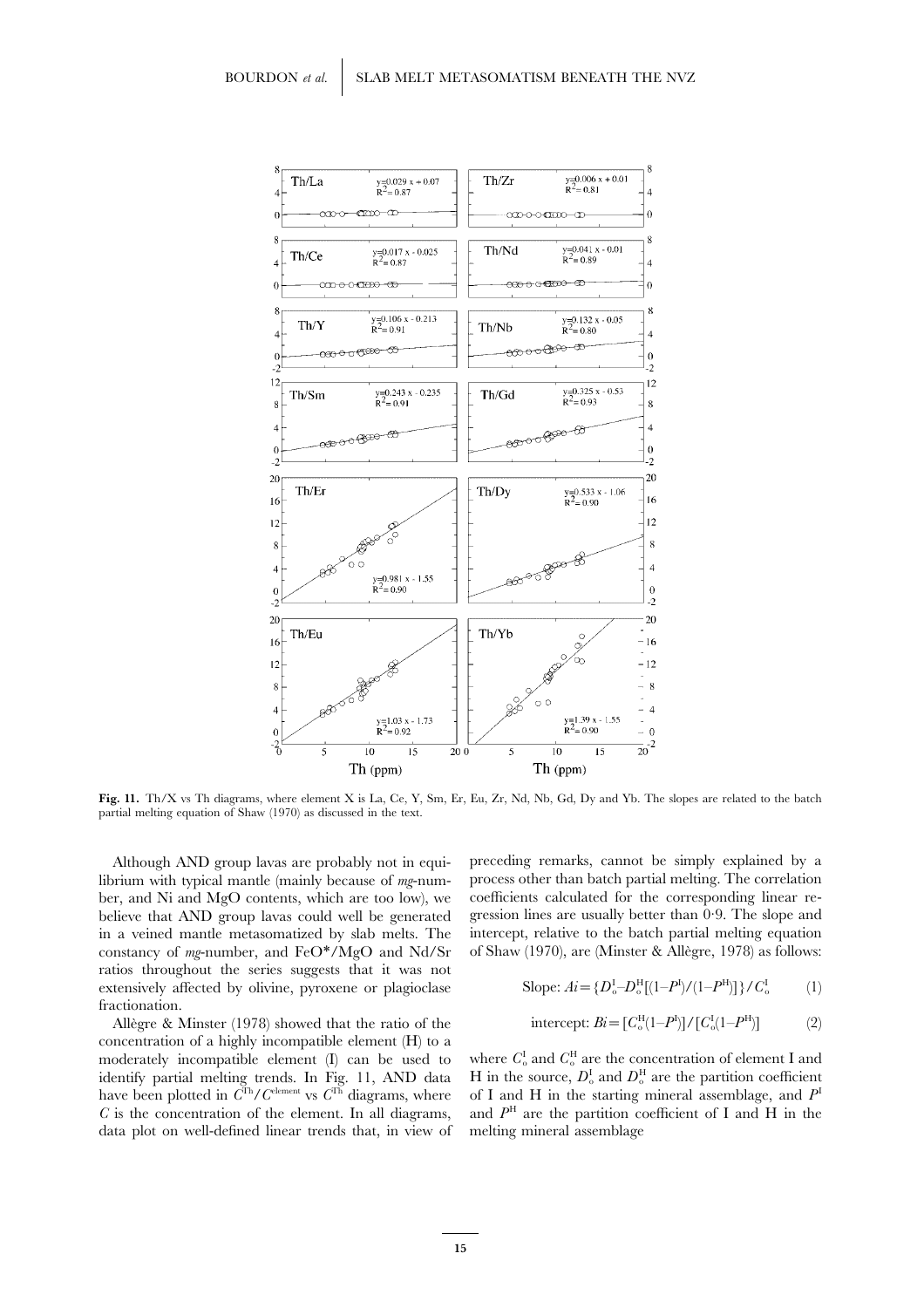

regression lines in Fig. 11. The respective standard deviations of the

slope: 
$$
Ai = D_o^I / C_o^I
$$
 (3)

$$
intercept: Bi = [C_0^H(1-P_1)]/C_0^I.
$$
 (4)

 $P^1 > 1$ ; that is, a mineral with high  $K_d$  for element I is andesitic liquids can be produced directly in the mantle.<br>I is a modestic liquids can be produced directly in the mantle.<br>Mysen & Boettcher (1975) obtained ande

regression, have been plotted against the respective  $Ai$  results may have been influenced by modification of the values in Fig. 12. It can be concluded from the clear melt upon quenching (Nicholls & Ringwood, 1974). More values in Fig. 12. It can be concluded from the clear melt upon quenching (Nicholls & Ringwood, 1974). More<br>negative intercept of the HREE plots that garnet is recently, Hirose (1997) obtained andesitic melts (54.4– negative intercept of the HREE plots that garnet is recently, Hirose (1997) obtained andesitic melts (54·4–<br>probably present in the source of the AND group. Also 60·3% SiO<sub>2</sub>) by melting of the hydrous KLB1 natural probably present in the source of the AND group. Also,  $60.3\%$  SiO<sub>2</sub>) by melting of the hydrous KLB1 natural the negative intercept values for Sm. Eu and Gd imply lherzolite at relatively low temperature (1000–1050°C). the negative intercept values for Sm, Eu and Gd imply that  $\overrightarrow{P}$  values for these elements are greater than unity He also showed that these melts contain >3% water, and that substantial amounts of amphibole and/or clino- and lower FeO<sup>\*</sup>, MgO and CaO contents compared pyroxene with high  $K_i$  for MREE and Y are present in with melts generated by partial melting of the same pyroxene with high  $K_d$  for MREE and Y are present in with melts generated by partial melting of the same the source. The plot for Nb has a negative intercent but lherzolite at higher temperatures (Hirose & Kushiro, the source. The plot for Nb has a negative intercept but is close to zero, suggesting that *P* for this element is equal 1993). These results suggest that the production of primto or slightly greater than unity. This is also consistent ary andesitic melts in the mantle is possible, but only at with the presence of amphibole  $(K_d^{\text{Nb}} = 1 - 1.5)$  in the relatively low temperatures. source. Other incompatible elements display slope values One of the most interesting conclusions of Hirose close to zero, suggesting that  $D_0^{\text{I}} \ll 1$  [see equation (3)] (1997) is that the experimental melts generated contain and thus a behaviour similar to that of Th during batch >3% water. This could explain the subsequent evolution

richment in silica and LILE from andesites to basic the parental magma (Sisson & Grove, 1993). Clearly, andesites among the AND group is compatible with Hirose's (1997) results are not directly transposable to increasing degree of batch partial melting. The correlated the Antisana case, as we envision a garnetiferous enriched increasing concentrations in Nb, HREE and Y are also mantle source, which is not the case for KLB-1. Neverconsistent with residual phases that become less stable as theless, if such a highly fertilized mantle exists beneath the degree of partial melting increases. Antisana, its partial melting could produce andesitic melts

We have shown above that the high-Al andesites from similar to those erupted. the AND group could have existed in the crust as  $H_2O-$  The intermediate MgO contents of the Antisana rocks rich magmas. This is consistent with the variable degrees strongly contradict their derivation as direct mantle melts. of partial melting hypothesis to explain the unusual In Hirose's (1997) experiments, the MgO contents of the Antisana AND suite. If partial melting of metasomatized liquids reach 5·8–6·8%. Nevertheless, metasomatism of

mantle is assumed to be linked to destabilization of metasomatic amphibole [following the model of Tatsumi (1986)], low concentrations of incompatible elements in high-Al andesites should correspond to high degrees of partial melting, i.e. higher amounts of destabilized amphibole (and thus higher amounts of  $H_2O$  in the melt). This would also explain the higher amount of Nb, primarily retained in this mineral phase, in the high-Al andesites.

Using incompatible element concentrations from Yogodzinski *et al.* (1994) for a depleted mantle metasomatized by adakitic magma, we have calculated that the range Fig. 12. ntercept (*Bi*) vs slope (*Ai*) diagram corresponding to the of incompatible element abundances from the less to the regression lines in Fig. 11. The respective standard deviations of the more evolved lavas of the intercepts are also shown. variation of the degree of partial melting from 2% to 0·8%. These inferred low degrees of partial melting are For a 'perfectly' incompatible element H (e.g. Th),  $P^H$  consistent with the survival of residual garnet in the Form and Philosopher and Philosopher and Philosopher and Philosopher and Philosopher and Philosopher and Phi and  $D<sup>H</sup>$  are close to zero and both parameters simplify source of the Antisana magmas, as, with a larger amount of partial melting, garnet would be the first mineral to disappear.

Although it is clear that most andesites are not generated by partial melting of the upper mantle, but are derived from basaltic parents by fractional crystallization From (4), it becomes evident that when  $Bi$  is negative, (Gill, 1981), there is some support for the idea that Mysen & Boettcher (1975) obtained andesitic melts from *Bi* values, with their standard deviations from the the partial melting of hydrous peridotite; however, their

partial melting. The same of the high-Al andesites where plagioclase fractionation Following the evolution of LILE, the decreasing en- may have been inhibited by the high water content of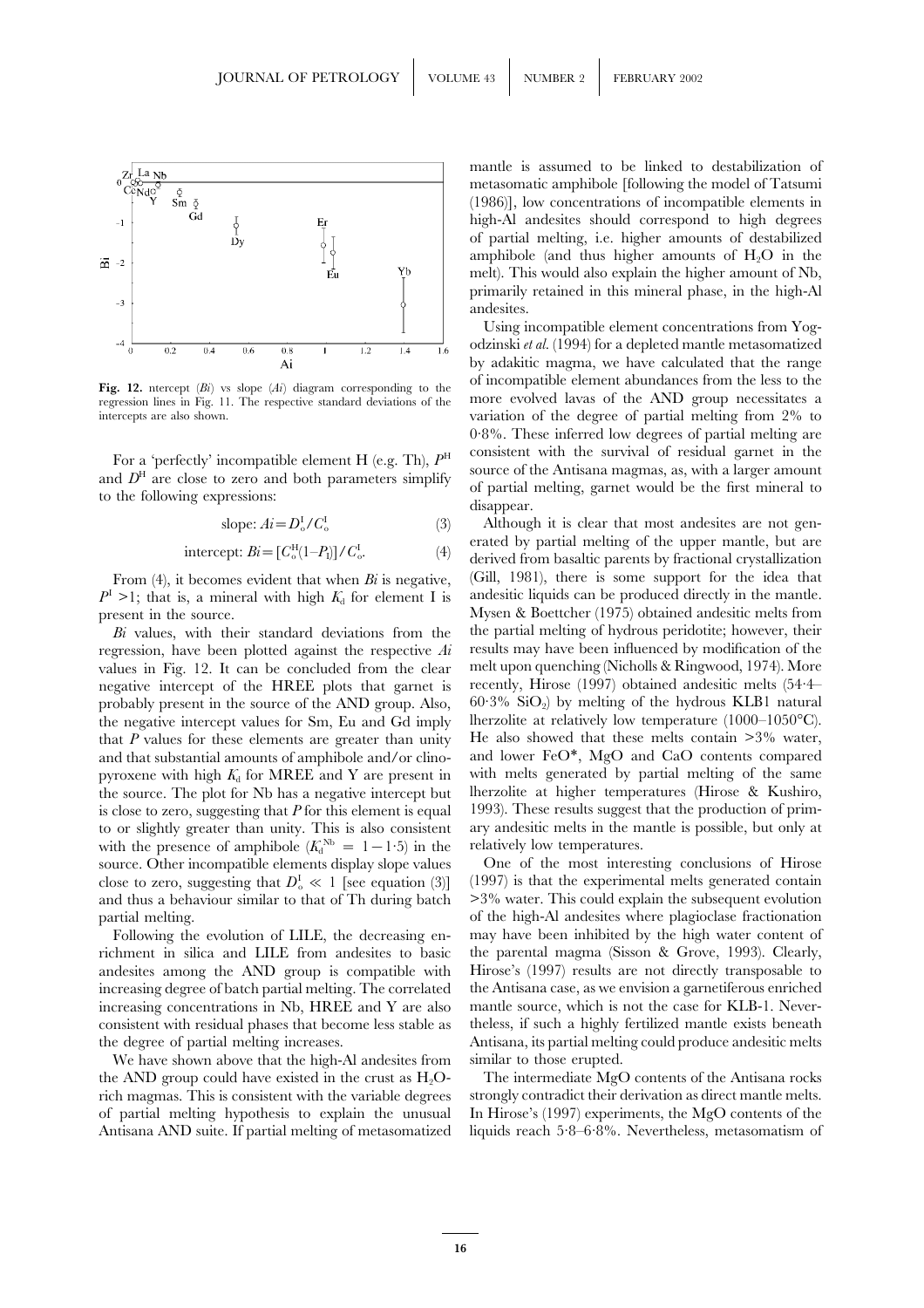the mantle by adakitic magmas is likely to be less efficient from the French Ministry for Education, Research and than by hydrous fluids. It may produce heterogeneously Technology. enriched domains, as proposed by Bau & Knittel (1993), composed of a highly veined mantle rich in metasomatic minerals, as observed in mantle xenoliths from the Kamchatka or Batan arcs (Kepezhinskas *et al.*, 1995; Schiano **REFERENCES** *et al.*, 1995). In this veined mantle, where olivine is no Allegre, C. J. & Minster, J. F. (1978). Quantitative models for trace is consumed during slab melt-peridotite interaction), the Letters 38, 1-25.<br>hybrid enriched component should be the first to melt<br> $\frac{Letters 38, 1-25}{189-208}$ . Aspects of magma genesis in arcs. Lithos 33(1-3), in later partial melting events (O'Reilly *et al.*, 1991; Foley,<br>
1992), resulting in less mafic liquids than by partial<br>
magmas from newly underplated basaltic crust. Nature 362, 144–146.<br>
melting of bulk hydrated peridot

Nd–Sr isotopic data for the Antisana volcanic rocks *Geology* 105, 233–251.<br>Surgest a rather homogeneous mantle source that son Bourdon, E., Eissen, J.-P., Cotten, J., Monzier, M., Robin, C. & Hall, suggest a rather homogeneous mantle source that con-<br>trasts strikingly with the great variability observed for<br>trace element ratios. This suggests that the petrogenesis<br>of the most primitive lavas from both Antisana groups is dominated by mineralogical variations in the source P., Robin, C., Bollinger, C. & Cotten, J. (2001). Adakites and highrather than source geochemistry. The strong 'adakitic Mg andesites at Pichincha volcano (Ecuador): evidence for slab-<br>imprint' of the Antisana rocks suggests that they were melting and metasomatism beneath the Northern And imprint' of the Antisana rocks suggests that they were<br>generated in an enriched mantle that was heterogenously<br>metasomatized by slab melts in a fore-arc position (i.e.<br>beneath the Western Cordillera of Ecuador, where true<br> adakites are erupted) and dragged down by mantle con- basalts. *Earth and Planetary Science Letters* **128**, 327–339. vection beneath the Eastern Cordillera. AND group Carroll, M. J. & Wyllie, P. J. (1989). Experimental phase relations petrogenesis seems dominated by variable degrees of in the system tonalite–peridotite–H<sub>2</sub>O at 15 kbar, implications for partial melting of more enriched parts of this mantle, assimilation and differentiation processes near the crust–mantle<br>  $\mu_{\text{rel}}$  assimilation and differentiation processes near the crust–mantle whereas the CAK group is dominated by fractional<br>crystallization of a parental magma formed in a slightly<br>less efficiently metasomatized part of the mantle. The<br>less efficiently metasomatized part of the mantle. The<br>rare-e peculiar behaviour of Nb suggests that an HFSE-rich basalts: evidence from French Polynesia. *Chemical Geology* **119**, 115– mineral phase is controlling the partial melting process 138. and that it could be metasomatic amphibole. Amphibole Davidson, J. P., McMillan, N. J., Moorbath, S., Worner, G., Harmon, Could also trigger directly partial melting by its de-<br>R. S. & Lopez-Escobar, L. (1990). The Nevados could also trigger directly partial melting by its de-<br>stabilization once dragged down beneath the Antisana<br>volcanic region (18°S/69°W, N. Chile) II. Evidence for widespread<br>volcano after its formation in a fore-arc positi

isotopic analyses. We thank Christian Coulon for helpful *Society, London* 149, 569–579.<br>remarks and Marc-André Gutscher for English im- DePaolo, D. J. (1981). Trace element and isotopic effects of combined remarks, and Marc-André Gutscher for English im-<br>provements and stimulating discussions. Constructive re-<br>views by Marc Defant, Jon Davidson and Chris Ballhaus<br>greatly helped to improve the manuscript. We thank<br>greatly hel Marjorie Wilson for the final revision of this paper. This to modern comparisons. *Journal of Geophysical Research* 95(B13), 21503– work forms part of E.B.'s Ph.D. financed by a grant 21521.

- element behavior in magmatic processes. *Earth and Planetary Science*<br>
is approvised during also melt populatite interaction) the Letters 38, 1-25.
	-
	-
	- Barragan, R., Geist, D., Hall, M., Larson, P. & Kurz, M. (1998). Subduction controls on the compositions of lavas from the Ecuadorian Andes. *Earth and Planetary Science Letters* **154**, 153–166.
- Bau, M. & Knittel, U. (1993). Significance of slab-derived partial melts and aqueous fluids for the genesis of tholeiitic and calc-alkaline **CONCLUSIONS** island-arc basalts: evidence from Mt. Arayat, Philippines. *Chemical*
	-
	- Bourdon, E., Eissen, J.-P., Gutscher, M.-A., Monzier, M., Samaniego,
	-
	-
	-
	-
	- arc magmas by melting of young subducted lithosphere. *Nature* **347**, 662–665.
- Defant, M. J., Jackson, T. E., Drummond, M. S., De Boer, J. Z., **ACKNOWLEDGEMENTS**<br>The geochemistry of young volcanism throughout western Panama<br>The geochemistry of young volcanism throughout western Panama We deeply thank Chantal Bosq for carrying out the and southeastern Costa Rica: an overview. *Journal of the Geological*
	-
	-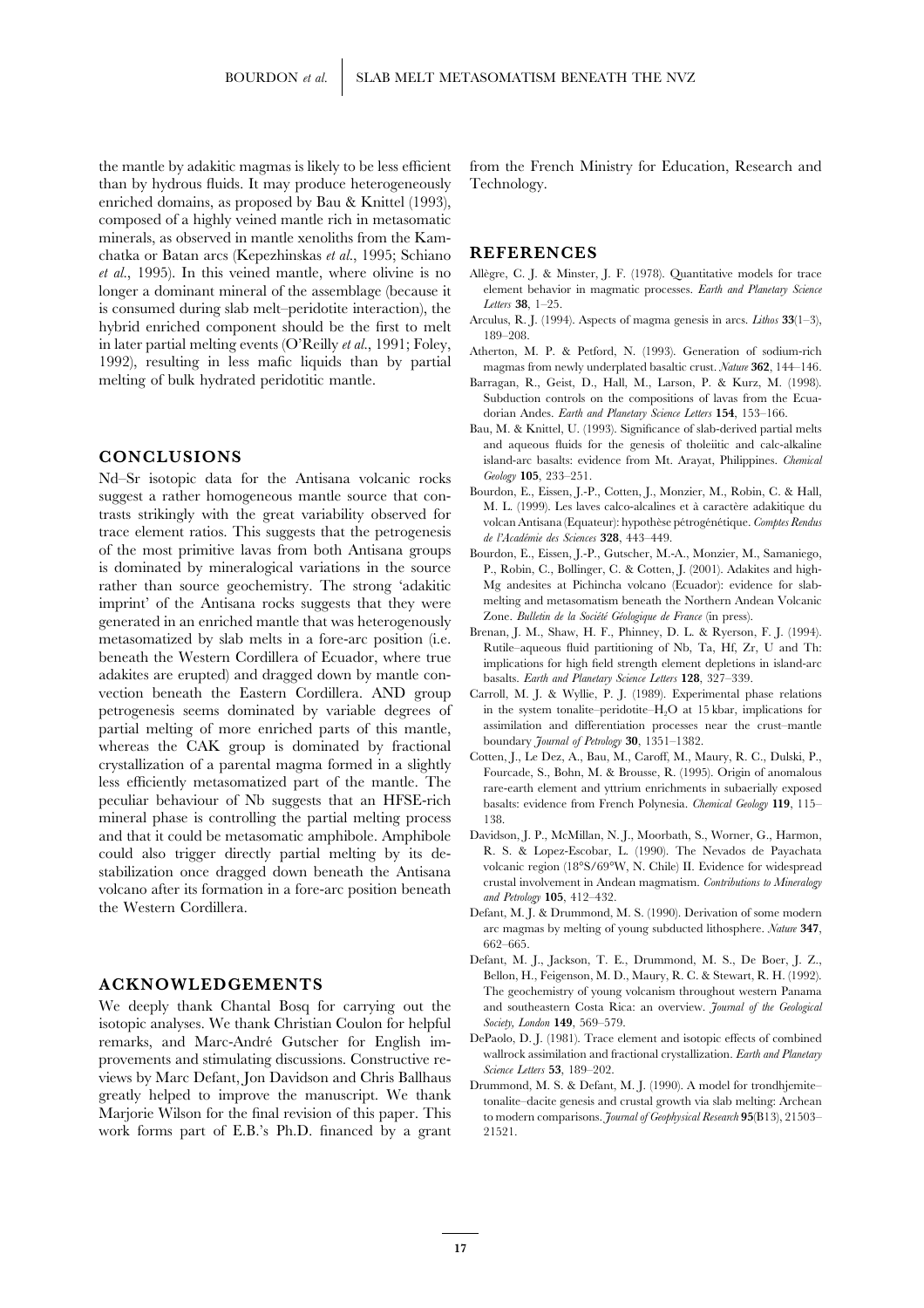- Petrogenesis of slab-derived trondhjemite–tonalite–dacite/adakite Leeman, W. P., Smith, D. R., Hildreth, W., Palacz, Z. & Rogers, N.
- Quaternary state of stress in the Northern Andes and the restraining 19561–19582. bend model for the Ecuadorian Andes. *Tectonophysics* **259**(1–3), 101– Litherland, M., Aspden, J. A. & Jemelieta, R. A. (1994). *The Metamorphic*
- 
- Foley, S. (1992). Vein-plus-wall-rock melting mechanisms in the litho- *Mineralogy and Petrology* **63**, 199–228.
- 
- uuscner, M.-A., Malavielle, J., Lalemand, S. & Collot, J. Y. (1999).<br>
Tectonic segmentation of the North Andean margin: impact of the Carnegie Ridge collision. *Earth and Planetary Science Letters* 168,<br>
<sup>1996</sup>). Fusion de
- 255–270.<br>
Harmon, R. S., Barreiro, B. A., Moorbath, S., Hoefs, J., Francis, P.<br>
W., Thorpe, R. S., Déruelle, B., McHugh, J. & Viglino, J. A. (1984).<br>
Naury, R. C., Defant, M. J., Bellon, H., Jacques, D., Joron, J.-L.,<br>
Reg
- London 141, 803–822.<br>
In the island arc mantle. Bulletin de la Société Géologique de<br>
Hawkesworth, C. J., Hammill, A. R., Gledhill, P. v. C. & Rogers, G.<br>
(1982). Isotope and trace element evidence for late-stage intra-cru melting in the High Andes. *Earth and Planetary Science Letters* 58, *Planetary Science Letters* 102, 358–374.<br> *Planetary Science Letters* 102, 358–374.<br>
240–254.<br>
240–254. **Planetary Science Letters** 102, 358–374.<br>
240–2
- Hildreth, W. & Moorbath, S. (1988). Crustal contribution to arc
- Hirose, K. (1997). Melting experiments on lherzolite KLB-1 under 37–52. hydrous conditions and generation of high-magnesian andesitic Monzier, M., Robin, C., Hall, M. L., Cotten, J., Mothes, P., Eissen,
- high pressures: determination of compositions of melts segregated  $545-552$ . from peridotite using aggregates of diamond. *Earth and Planetary* Mysen, B. O. & Boettcher, A. L. (1975). Melting of a hydrous mantle,
- from magnesian lavas from the Kamchatka arc. *Journal of Geophysical of Petrology* **16**(3), 549–593.
- 
- del Ecuador, 171,000,000; Quito<br>James, D. E. (1982). A combined O, Sr, Nd, and Pb isotopic and trace<br>James, D. E. (1982). A combined O, Sr, Nd, and Pb isotopic and trace<br>Navon, O. & Stelper, E. (1987). Ceocham mes, D. E. (1982). A combined O, Sr, Nd, and Pb isotopic and trace<br>element study of crustal contamination in central Andean lavas, I.<br>Local geochemical variations. *Earth and Planetary Science Letters* 57,<br> $\int_{\text{g}} G \cos(99$
- 
- 
- metasomatism in the island-arc mantle by slab melt-peridotite *chamica Acta* 57, 105-121.<br>interaction: evidence from mantle xenoliths in the north Kamchatka O'Reilly, S. Y., Griffin, W. L. & Ryan, C. G. (1991). Residence o
- Kepezhinskas, P. K., Defant, M. J. & Drummond, M. S. (1996). interaction inferred from Kamchatka xenoliths. *Geochimica et Cosmo*-<br> *temperature–time paths*<br> *chimica Acta* 60(7). 1217–1229.<br> *Tectonics* 9(5), 1197–1211. *chimica Acta* **60**(7), 1217–1229.
- Wadati–Benioff zones? *Chemical Geology* **78**, 83–96. **121**(1–2), 227–244.

Drummond, M. S., Defant, M. J. & Kepezhinskas, P. K. (1996). Kuno, H. (1960). High-alumina basalt. *Journal of Petrology* **1**(2), 121–145.

- magmas. *Transactions of the Royal Society of Edinburgh: Earth Sciences* (1990). Compositional diversity of late Cenozoic basalts in a transect 87(1–2), 205–215.<br> **87**(1–2), 205–215. across the southern Washington Cascades: implications for sub-<br> **Ego, F., Sebrier, M., Lavenu, A., Yepes, H. & Egues, A.** (1996). duction zone magmatism. *Journal of Geobhysical Resea* duction zone magmatism. *Journal of Geophysical Research* 95(B12),
- 116.<br>**Belts of Ecuador. British Geological Survey, Overseas Memoir 11,** 147 pp.<br>Feeley, T. C. & Hacker, M. D. (1995). Intracrustal derivation of Na-<br>Longz-Escobar, J. Frey, E. A. & Vergara, M. (1977). Andesites at
	- Feeley, T. C. & Hacker, M. D. (1995). Intracrustal derivation of Na- Lopez-Escobar, L., Frey, F. A. & Vergara, M. (1977). Andesites and rich andesitic and dacitic magmas: an example from volcan Ollague, high-alumina basalts from the central–south Chile High Andes:<br>Andean Central Volcanic Zone. *Tournal of Geology* 103, 213–225. Andean Central Volcanic Zone. *Journal of Geology* **103**, 213–225. geochemical evidence bearing on their petrogenesis. *Contributions to*
- sphere and the origin of potassic alkaline magmas. *Lithos* 28, 435–453. Maury, R. C., Defant, M. J. & Joron, J.-L. (1992). Metasomatism of Gill, J. G. (1981). *Origenic Andesites and Plate Tectonics*. Berlin: Springer, 39
	-
	-
	-
	- magmatism in the Andes of central Chile *Contributions to Mineralogy* in igneous processes. Part III: inverse problem of batch partial *and Petrology* **98** melting in volcanic suites. *Contributions to Mineralogy and Petrology* **68**, , 455–489.
- melts. *Geology* 25(1), 42-44. J.-P. & Samaniego, P. (1997). Les adakites d'Equateur: modèle Hirose, K. & Kushiro, I. (1993). Partial melting of dry peridotites at préliminaire. Comptes Rendus de l'Académie des Sciences, Série IIa 324,
- *Science Letters* **114**, 477–489. II. Geochemistry of crystals and liquids formed by anatexis of mantle Hochstaedter, A. G., Kepezhinskas, P., Defant, M., Drummond, M. peridotite at high pressures and high temperatures as a function of & Koloskov, A. (1996). Insights into the volcanic arc mantle wedge controlled activities of water, hydrogen and carbon dioxide. *Journal*
- Research 101(B1), 697-712.<br>Instituto Geográfico Militar (1993). Mapa Geologico de la Republica<br>del Ecuador 1/1000 000<sup>c</sup> Ouito
	-
- 47–62.<br>
James, D. E. & Murcia, L. A. (1984). Crustal contamination in northern<br>
Madean volcanics. *Journal of the Geological Society, London* 141, 823–830.<br>
Kay, R. W. (1978). Aleutian magnesian andesites: melts from subdu
- a composite xenolith from Dish Hill, California. *Geochimica et Cosmo-* Kepezhinskas, P. K., Defant, M. J. & Drummond, M. S. (1995). Na
	- arc. *Journal of Petrology* 36(6), 1505–1527.<br>
	enezhinskas P K Defant M J & Drummond M S (1996) microprobe study. *Contributions to Mineralogy and Petrology* 109, 98–113.
	- Progressive enrichment of island arc mantle by melt–peridotite Peacock, S. M. (1990). Numerical simulation of metamorphic pressure–<br>interaction inferred from Kamchatka venolities *Cecelinica et Corne*-temperature–time path
- Kesson, S. E. & Ringwood, A. E. (1989). Slab–mantle interactions 1. Peacock, S. M., Rushmer, T. & Thompson, A. B. (1994). Partial Sheared and refertilized garnet peridotite xenoliths—samples of melting of subducting oceanic crust. *Earth and Planetary Science Letters*